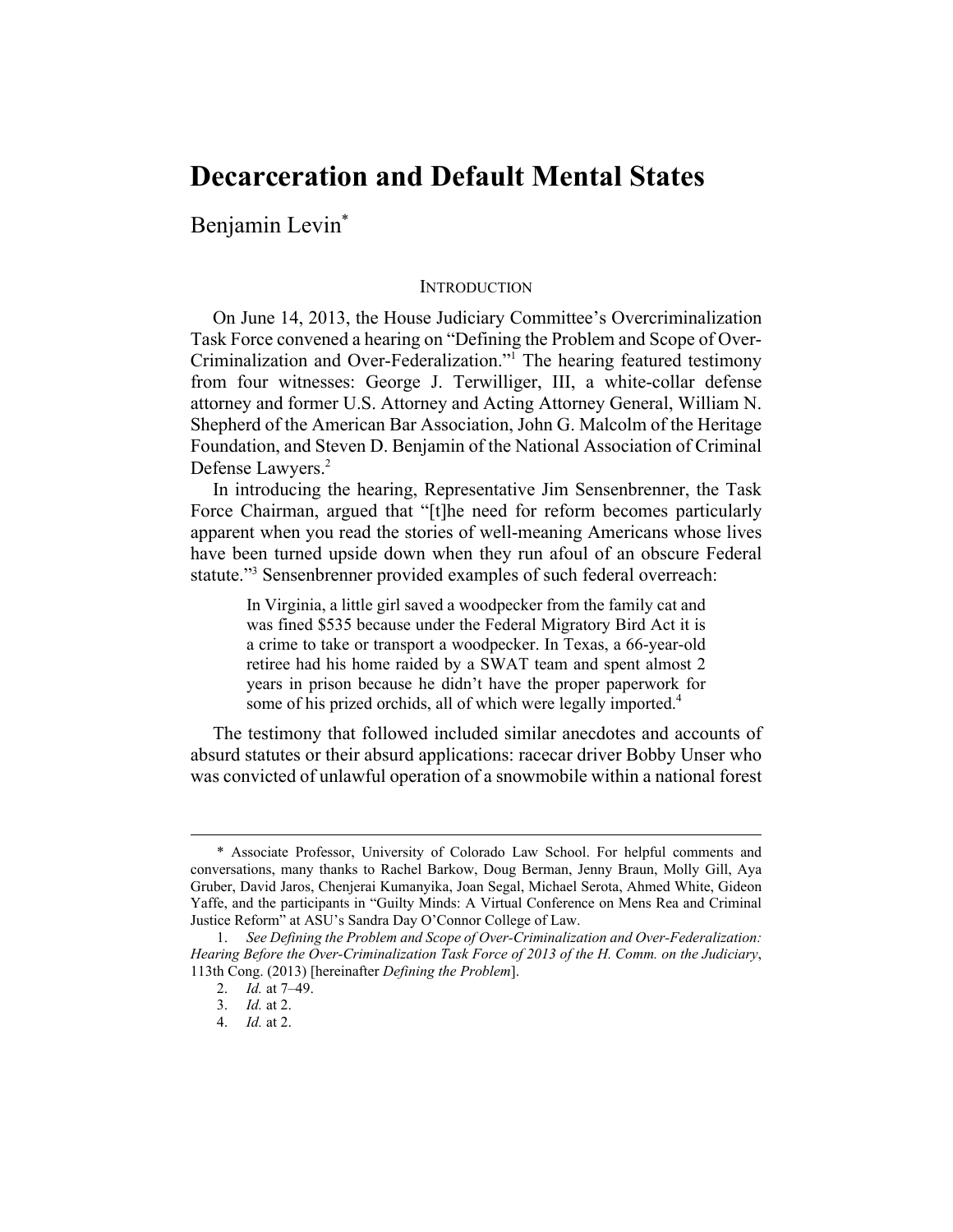wilderness area after getting lost during a snowstorm;<sup>5</sup> John Yates, a fisherman who was convicted of violating the Enron-era documentdestruction provisions of the Sarbanes-Oxley Act (a felony) for disposing of undersized grouper to avoid citation.<sup>6</sup> And, in recommending legislative solutions, each witness endorsed mens rea reform.<sup>7</sup> To prevent undeserving people from being convicted and punished, the witnesses argued, prosecutors should be required to prove beyond a reasonable doubt that the defendants intentionally or knowingly acted unlawfully, even if the statute was silent as to the mental state necessary for the offense.<sup>8</sup>

The June 2013 hearing provides a window into mens rea reform, its appeal, and also its limitations. In the literature on overcriminalization and mens rea reform, similar cases and statutes are frequently identified as illustrations of criminal law run amok.<sup>9</sup> (The prospect of a felony prosecution for the unauthorized use of the Forest Service mascot, Woodsy Owl, is a favorite example.<sup>10</sup>) But it strikes me as misguided to suggest that these cases and the unknowing commission of federal crimes lie at the heart of the carceral state and the flawed institutions of the U.S. criminal system.<sup>11</sup> The

9. *See, e.g.*, MIKE CHASE, HOW TO BECOME A FEDERAL CRIMINAL: AN ILLUSTRATED HANDBOOK FOR THE ASPIRING OFFENDER (2019); DOUGLAS N. HUSAK, OVERCRIMINALIZATION: THE LIMITS OF THE CRIMINAL LAW 35 (2008); Benjamin Levin, *Mens Rea Reform and Its Discontents*, 109 J. CRIM. L. & CRIMINOLOGY 491, 520–21 (2019); Erik Luna, *The Overcriminalization Phenomenon*, 54 AM. U. L. REV. 703, 704 (2005); John G. Malcolm, *Criminal Justice Reform at the Crossroads*, 20 TEX. REV. L. & POL. 249, 279–80 (2016); Julie R. O'Sullivan, *The Federal Criminal "Code" Is a Disgrace: Obstruction Statutes as Case Study*, 96 J. CRIM. L. & CRIMINOLOGY 643, 652 (2006).

10. *See, e.g.*, Sara Sun Beale, *The Many Faces of Overcriminalization: From Morals and Mattress Tags to Overfederalization*, 54 AM. U. L. REV. 747, 760 n.65 (2005); Luna, *supra* note 9, at 704; O'Sullivan, *supra* note 9, at 652; Daniel C. Richman & William J. Stuntz, *Al Capone's Revenge: An Essay on the Political Economy of Pretextual Prosecution*, 105 COLUM. L. REV. 583, 589–90 (2005); Mila Sohoni, *The Idea of "Too Much Law"*, 80 FORDHAM L. REV. 1585, 1606 n.118 (2012); William J. Stuntz, *The Pathological Politics of Criminal Law*, 100 MICH. L. REV. 505, 517 (2001).

11. *See* RACHEL ELISE BARKOW, PRISONERS OF POLITICS: BREAKING THE CYCLE OF MASS INCARCERATION 17 (2019) (critiquing the focus on "anecdotes about particularly egregious cases" in conversations about reform). I use "criminal system" or "criminal legal system" in this Essay advisedly, as scholars increasingly stress that the administration of criminal law in the United States rests on a range of local actors, politics, and institutions that are not unified by a coherent theory or overarching set of principles. *See, e.g.*, LAWRENCE M. FRIEDMAN,

<sup>5.</sup> *Id.* at 4–5.

<sup>6.</sup> *Id.* at 21–22. *See generally* Yates v. United States, 574 U.S. 528 (2015).

<sup>7.</sup> *See Defining the Problem*, *supra* note 1, at 65–66.

<sup>8.</sup> *See generally id.* Mens rea reform proposals generally include two components: a default mental state requirement, and a requirement that defendants know that they are acting unlawfully. *See, e.g.*, Criminal Code Improvement Act of 2015, H.R. 4002, 114th Congress (2015).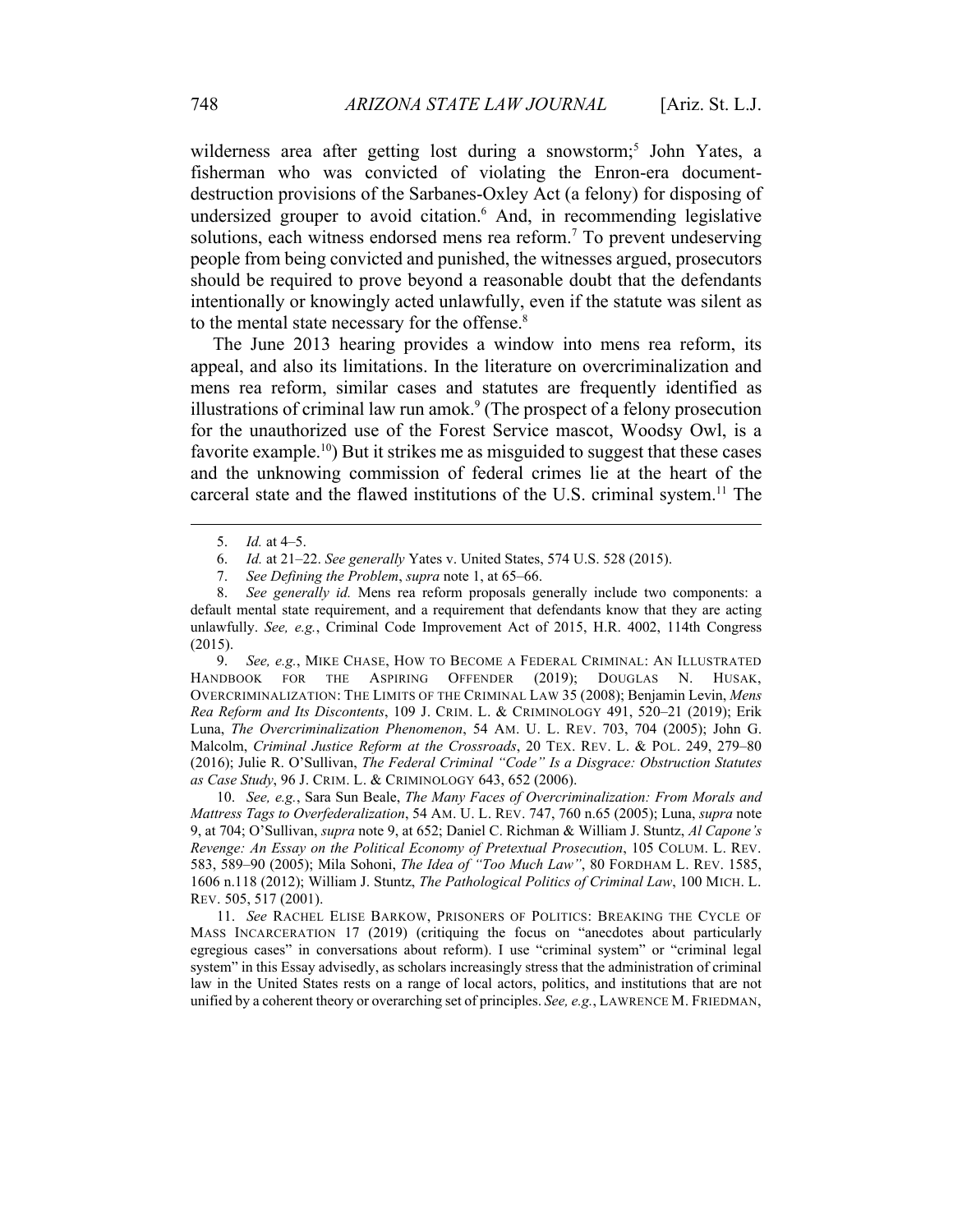federal system accounts for only ten percent of the people incarcerated, and roughly forty percent of people incarcerated nationwide are being held for crimes classified as violent.12 With an unprecedentedly large number of people held in cages, with dramatic enforcement disparities across race and class, and with an ever-expanding criminal system, it's hard to believe that the big fix is to require prosecutors to prove knowledge or intent so that "wellmeaning Americans" aren't convicted.<sup>13</sup>

To be clear, though, that doesn't mean mens rea reform is objectionable from a policy perspective or that it wouldn't advance the interests of justice. The criminal system has many flaws, and just because a given policy solution isn't responsive to the greatest evils certainly doesn't make it unworthy.<sup>14</sup> Similarly, that a given policy might not target the most vulnerable defendants or might advance a policy agenda beyond or apart from reducing the prison population (here, de-regulation), shouldn't be fatal strikes against it. Indeed, I have critiqued at length opposition to mens rea reform from progressives committed to facilitating white-collar prosecutions.15

In this Essay, I offer a critical account of the debates over mens rea reform. I argue that the current terms of the debate represent (from both supporters and opponents) an overly narrow vision of criminal justice reform.

CRIME AND PUNISHMENT IN AMERICAN HISTORY 461 (1993); DAVID GARLAND, PECULIAR INSTITUTION: AMERICA'S DEATH PENALTY IN AN AGE OF ABOLITION 25–27 (2010); PHILIP GOODMAN, JOSHUA PAGE & MICHELLE PHELPS, BREAKING THE PENDULUM: THE LONG STRUGGLE OVER CRIMINAL JUSTICE 7 (2017); Monica Bell, Stephanie Garlock & Alexander Nabavi-Noori, *Toward a Demosprudence of Poverty*, 69 DUKE L.J. 1473, 1475 n.7 (2020); Bernard E. Harcourt, *The Systems Fallacy: A Genealogy and Critique of Public Policy and Cost-Benefit Analysis*, 47 J. LEGAL STUD. 419, 421 (2018); Cecelia Klingele, *The Promises and Perils of Evidence-Based Corrections*, 91 NOTRE DAME L. REV. 537, 558 (2016) ("The criminal justice system lags behind most other government agencies when it comes to data tracking, for a very simple reason: the 'system' is not a system at all. Instead, it is a loose affiliation among independent law enforcement agencies, individual counties, local jails, and state prisons."); Benjamin Levin, *Rethinking the Boundaries of "Criminal Justice"*, 15 OHIO ST. J. CRIM. L. 619, 619–20 (2018); Sara Mayeux, *The Idea of "The Criminal Justice System"*, 45 AM. J. CRIM. L. 55, 65 (2018); John F. Pfaff, *Waylaid by a Metaphor: A Deeply Problematic Account of Prison Growth*, 111 MICH. L. REV. 1087, 1089 (2013).

<sup>12.</sup> *See* Wendy Sawyer & Peter Wagner, *Mass Incarceration: The Whole Pie 2020*, PRISON POL'Y INITIATIVE (Mar. 24, 2020), https://www.prisonpolicy.org/reports/pie2020.html [https://perma.cc/3N8R-HZYX].

 <sup>13.</sup> *But see* Michael Serota, Strict Liability Abolition (July 27, 2021) (unpublished manuscript) (on file with author) (arguing that a shift away from strict liability is a key component of combatting the distributional inequities of mass incarceration).

<sup>14.</sup> *See* JAMES FORMAN JR., LOCKING UP OUR OWN: CRIME AND PUNISHMENT IN BLACK AMERICA 229 (2017) (arguing that mass incarceration resulted from "a series of small decisions, made over time, by a disparate group of actors" and so "mass incarceration will have to be undone the same way").

<sup>15.</sup> *See generally* Levin, *supra* note 9.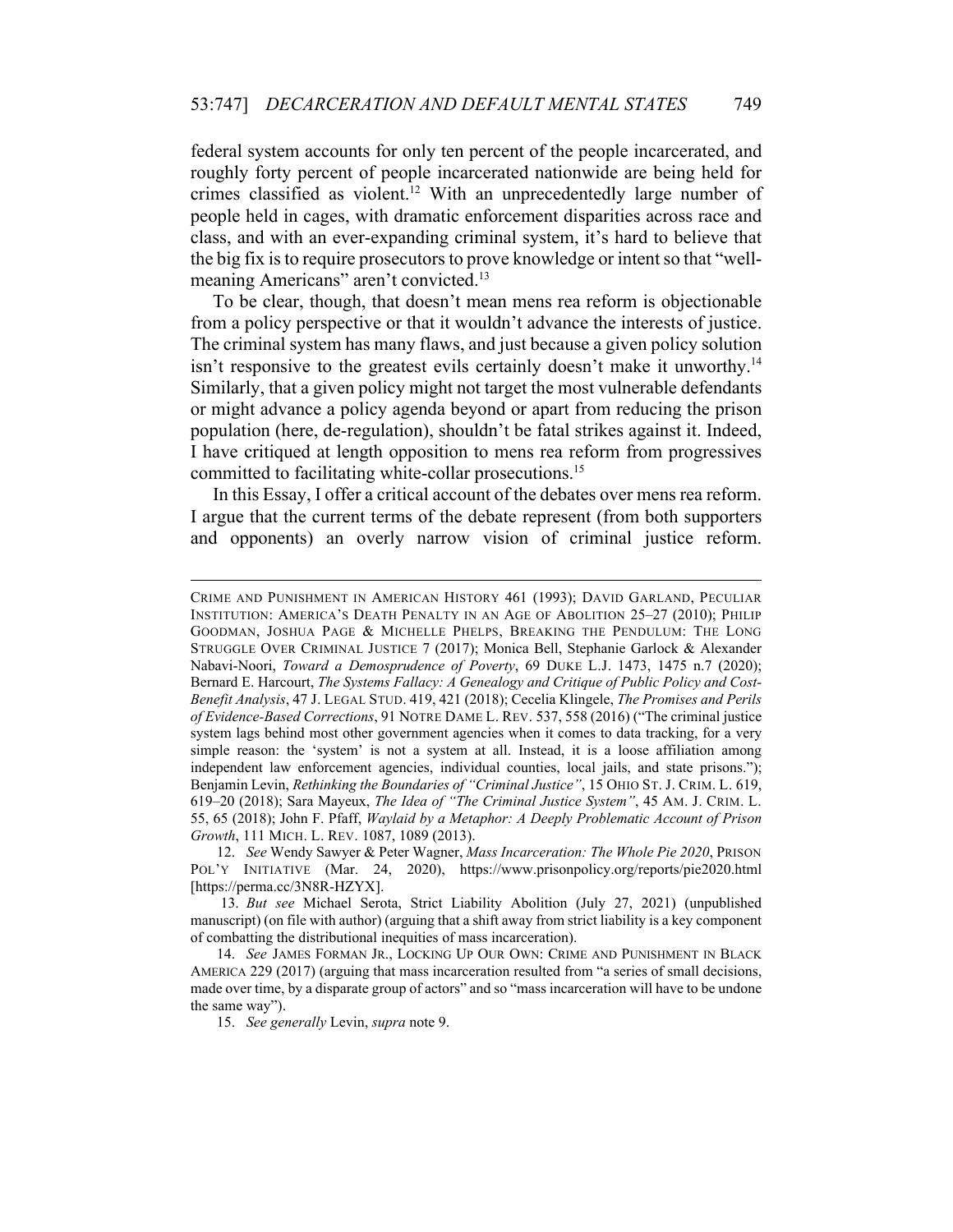Elsewhere, I have described two competing impulses, strands, or frames in scholarship and advocacy on U.S. criminal policy: *over* critiques and *mass*  critiques.16 The *over* frame suggests that "[t]here is an optimal rate of incarceration and an optimal rate of criminalization, but the current criminal system is sub- (or, perhaps extra-) optimal in that it has criminalized too much and incarcerated too many;"17 in contrast, the *mass* frame rejects the focus on miscalibration and suggests "that criminal law is doing ill by marginalizing populations and exacerbating troubling power dynamics and distributional inequities. Every incarcerated person might have been guilty of the charged offense, and the critique would still hold."18

Common arguments for and against mens rea reform reflect an *over* approach: much disagreement seems to rest on the question of whether the class of defendants who might benefit from such reforms are deserving or undeserving of such lenience.<sup>19</sup> Proponents argue that these reforms would shield those undeserving of punishment, while opponents argue that reforms would shield those deserving of punishment. *Mass*-style critiques and accounts, though increasingly ubiquitous in the academy and in activist and advocacy circles, $2^0$  are conspicuously absent from the mens rea discourse, inviting the impression that mens rea reform shouldn't matter to *mass* critics.<sup>21</sup>

Ultimately, therefore, I offer a different frame for mens rea reform and for understanding the stakes of the debate that might resonate with *mass*  critiques. I suggest that mens rea reform can be analogized to the rule of lenity

<sup>16.</sup> *See generally* Benjamin Levin, *The Consensus Myth in Criminal Justice Reform*, 117 MICH. L. REV. 259 (2018).

<sup>17.</sup> *Id.* at 262–63.

<sup>18.</sup> *Id.* at 263 (footnote omitted).

<sup>19.</sup> *See infra* Parts I & II.

<sup>20.</sup> *See, e.g.*, BERNARD E. HARCOURT, THE ILLUSION OF FREE MARKETS: PUNISHMENT AND THE MYTH OF NATURAL ORDER (2011); Amna A. Akbar, *Toward a Radical Imagination of Law*, 93 N.Y.U. L. REV. 405 (2018); Ruairí Arrieta-Kenna, *The Deep Roots—and New Offshoots—of 'Abolish the Police'*, POLITICO (June 12, 2020), https://www.politico.com/news/magazine/2020/06/12/abolish-defund-police-explainer-316185 [https://perma.cc/ZXS6-WGFC]; Paul Butler, *The System Is Working the Way It Is Supposed To: The Limits of Criminal Justice Reform*, 104 GEO. L. J. 1419 (2016); Introduction, *Developments in the Law–Prison Abolition*, 132 HARV. L. REV. 1568 (2019) (describing the increasing interest in abolitionist approaches); Mariame Kaba, Opinion, *Yes, We Mean Literally Abolish the Police*, N.Y. TIMES (June 12, 2020), https://www.nytimes.com/2020/06/12/opinion/sunday/floydabolish-defund-police.html [https://perma.cc/YZY2-UXS9]; Edward Ongweso Jr., *'Defund the Police' Actually Means Defunding the Police*, VICE (June 9, 2020), https://www.vice.com/en\_us/article/ep4xy7/what-does-defund-and-abolish-the-police-mean [https://perma.cc/R5NA-7ASA]; Dylan Rodríguez, *Abolition As Praxis of Human Being: A Foreword*, 132 HARV. L. REV. 1575 (2019).

<sup>21.</sup> *See* Levin, *supra* note 9, at 519–23.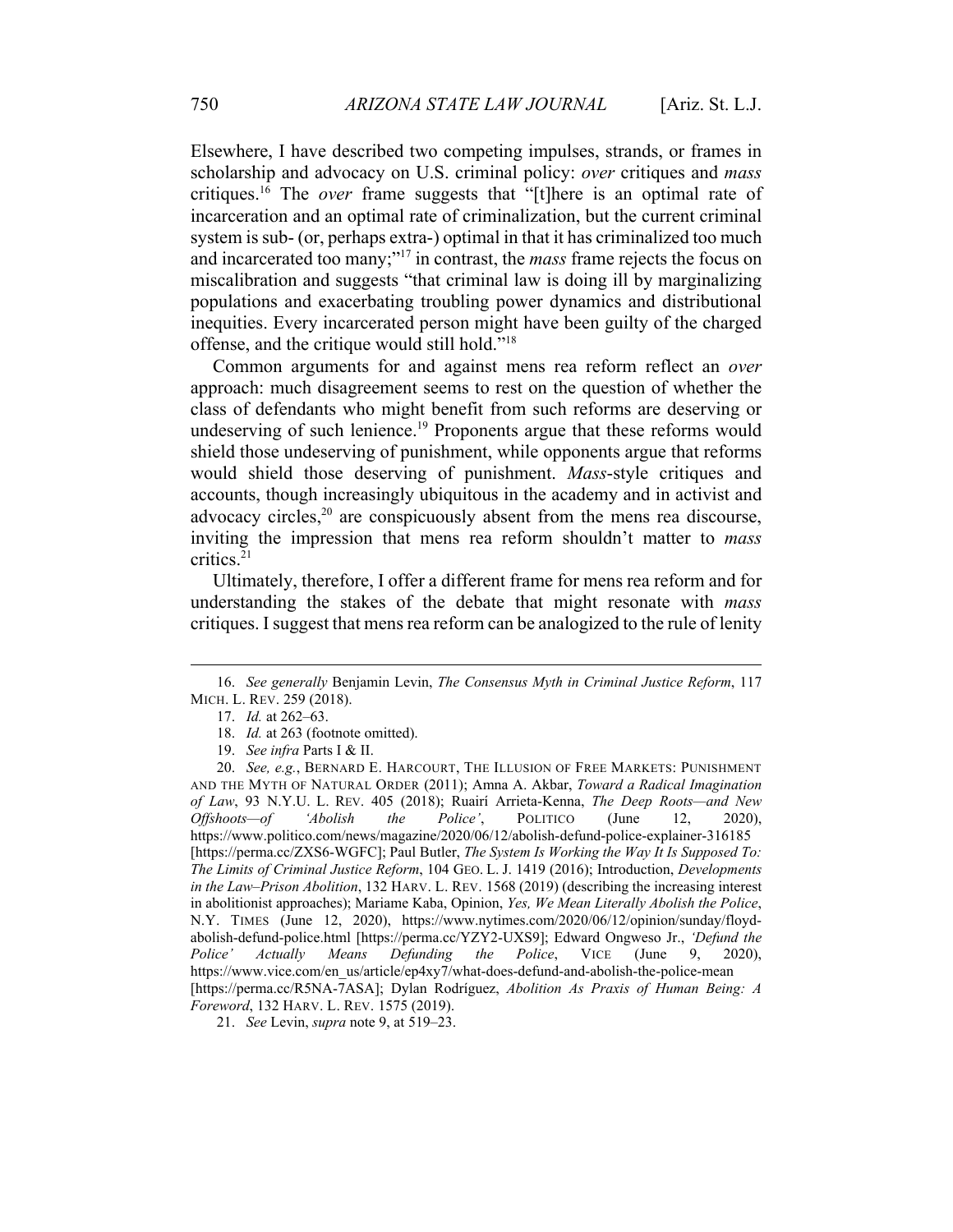and the libertarian, liberal, or anti-statist aspects of the Bill of Rights—these rules are not solely focused on sorting the guilty and the innocence; rather, I suggest, they can be viewed as "anti-criminalization" rules,  $^{22}$  directives to put a thumb on the scale in favor of defendants and against the state, state violence, and criminal punishment.<sup>23</sup> Framed in this way, I argue that mens rea reform should be appealing to commentators concerned about mass incarceration, state violence, and the sweeping reach of criminal law and its enforcement. Perhaps more provocatively, I also argue that mens rea reform could be understood as consistent with more radical calls for abolition or dismantling of the carceral state.

My argument unfolds in three parts. In Part I, I describe the conventional case for mens rea reform and critique its focus on individual responsibility and moral culpability. I address the ways in which this frame erases or understates inequality and social context. Additionally, I argue that this frame appears to reflect a narrow conception of what's wrong with the criminal system that might continue to allow for a massive carceral state and in doing so might exacerbate distributional inequality. In Part II, though, I critique the conventional case against mens rea reform. Focusing on progressives who view proposed legislation as a shield for greedy and irresponsible whitecollar defendants, I argue that the reliance on criminal law as a regulatory tool is flawed. Similarly, I suggest that the willingness to carve-out a specific class of defendant and allow for sloppy legislating and haphazard prosecution reflects a vision of criminal justice reform that is also troublingly narrow. Finally in Part III, I offer an alternative frame for mens rea reform, suggesting that these efforts can and should be embraced by commentators with a more radical, anti-carceral approach. That the bills might benefit wealthier defendants doesn't mean that such bills—or other efforts to restrict state prosecutorial power—should be rejected by anti-carceral commentators or "criminal law skeptics;"24 instead, I argue that recognizing the anti-statist dimensions of default mental state requirements should suggest that they

<sup>22.</sup> *Cf.* Máximo Langer, Response, *Penal Abolitionism and Criminal Law Minimalism: Here and There, Now and Then*, 134 HARV. L. REV. F. 42, 73–74 (2020) (describing "the ultima ratio principle [that] would still require that the criminal law statute not be passed, and not be enforced once passed, if noncriminal responses or measures were sufficient to adequately advance a legitimate goal such as addressing harmful behavior"); Douglas Husak, *The Criminal Law as Last Resort*, 24 OXFORD J. LEGAL STUD. 207, 214 (2004).

<sup>23.</sup> *Cf.* Alice Ristroph, *Proportionality as a Principle of Limited Government*, 55 DUKE L.J. 263 (2005) (making a similar argument regarding the proportionality principle).

<sup>24.</sup> *See generally* Douglas Husak, *The Price of Criminal Law Skepticism: Ten Functions of the Criminal Law*, 23 NEW CRIM. L. REV. 27 (2020) (describing and critiquing the rise of "criminal law skepticism").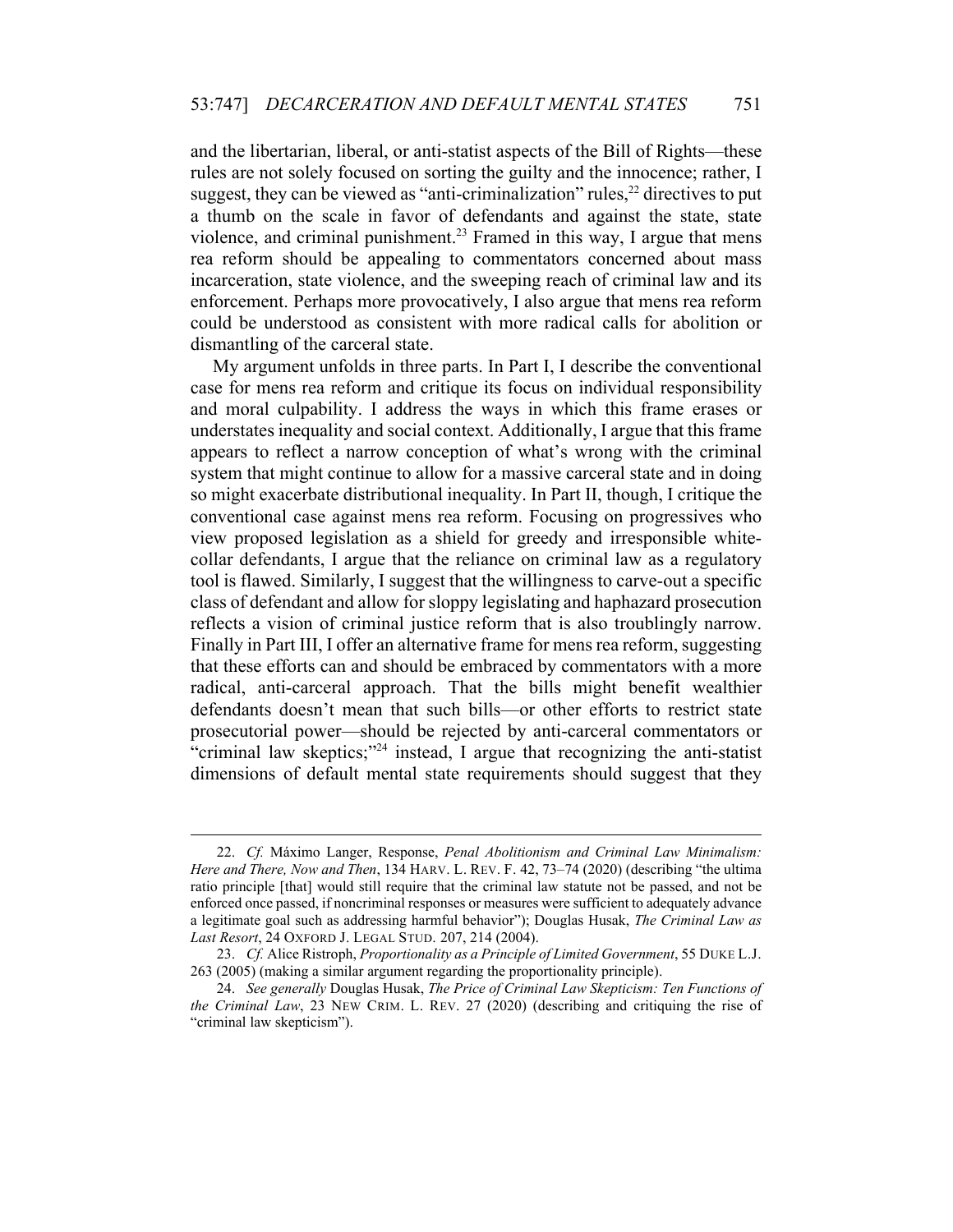belong in a broader pantheon of pro-defendant doctrines that help provide some check on society's punitive impulses.

## I. THE LIMITS OF INDIVIDUAL RESPONSIBILITY

Like much of the literature on overcriminalization, arguments for mens rea reform tend to sound in a decidedly *over* register—they foreground the blamelessness of the defendant or the lack of seriousness of the conduct. Perhaps the defendant who unknowingly breaks a law is morally blameless and therefore is undeserving of punishment. Or perhaps punishing individuals who don't know they are breaking the law will do little to deter future lawbreaking. Without wading into the vast scholarly literature on strict liability and the importance of mens rea, it is sufficient to recognize that "[t]he vision of punishing a hapless, choiceless defendant is perhaps the most powerful buttress of the argument against strict liability."25 And such a vision underpins the Model Penal Code's adoption of a default mental state (recklessness) when statutes are silent.<sup>26</sup> As Kenneth Simons has argued, this default "is important as a matter of principle."27 Demanding that the state prove some heightened state of awareness "expresses the classic liberal idea that moral culpability is, and criminal liability should be, based on a conscious choice to do wrong."28

<sup>25.</sup> Mark Kelman, *Strict Liability: An Unorthodox View*, *in* 4 ENCYCLOPEDIA OF CRIME & JUSTICE 1512 (Sanford H. Kadish ed., 1983); *see also* Kenneth W. Simons, *When Is Strict Criminal Liability Just?*, 87 J. CRIM. L. & CRIMINOLOGY 1075, 1075–76 (1997) ("Strict liability appears to be a straightforward case of punishing the blameless, an approach that might have consequential benefits but is unfair on any retrospective theory of just deserts."). Of course, there remain significant questions about how to assess knowledge and ignorance and just how great an emphasis either should play in determining criminal culpability. *Compare* DOUGLAS HUSAK, IGNORANCE OF LAW: A PHILOSOPHICAL INQUIRY (2016), *with* Gideon Yaffe, *Is Akrasia Necessary for Culpability? On Douglas Husak's* Ignorance of Law, 12 CRIM. L. & PHIL. 341 (2018).

<sup>26.</sup> *See, e.g.*, Luis E. Chiesa, *Mens Rea in Comparative Perspective*, 102 MARQ. L. REV. 575, 581 (2018) (describing the default mental state of recklessness as "defin[ing] the limits between advertent and inadvertent wrongdoing."); Stuntz, *supra* note 10, at 583 n.276 ("By most accounts, the single most important rule in the MPC is the establishment of recklessness . . . as the default mens rea . . . ."); Kimberly Thomas, *Reckless Juveniles*, 52 U.C. DAVIS L. REV. 1665, 1688 n.96 (2019) ("[M]any would suggest that criminal liability not extend (or rarely extend) to those who do not choose to do wrong.")

<sup>27.</sup> Kenneth W. Simons, *Should the Model Penal Code's Mens Rea Provisions Be Amended?*, 1 OHIO ST. J. CRIM. L. 179, 188 (2003).

<sup>28.</sup> *Id.*; *cf.* R.A. Duff, *Perversions & Subversions of Criminal Law*, *in* THE BOUNDARIES OF THE CRIMINAL LAW 88, 100 (R.A. Duff et al. eds., 2010) ("The criminal law addresses us as responsible agents: it reminds us what we have normally conclusive reason not to do, and intervenes coercively only if we fail to act as those reasons require.").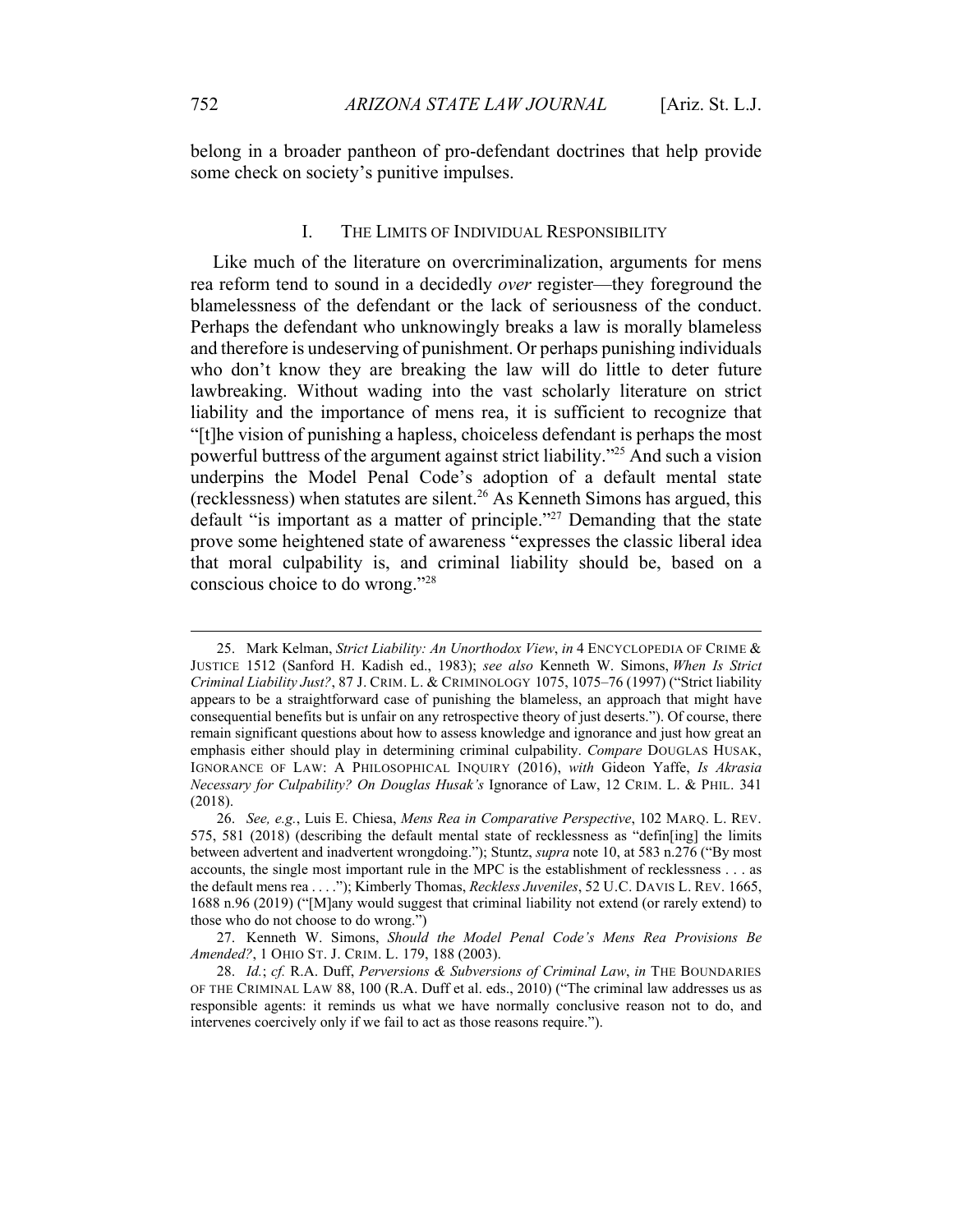This scholarly concern about people unwittingly breaking the law is reflected in much of the advocacy for mens rea reform. The National Association of Criminal Defense Lawyers and the Heritage Foundation have argued that the absence of mental state requirements coupled with otherwise broad statutory language have "allow[ed] prosecutors to obtain convictions of persons who are *not truly blameworthy* . . . ."29 Similarly, Representative Bobby Scott has argued that "without [mens rea requirements] in our criminal laws, *honest citizens* are at risk of being victimized and criminalized by poorly crafted legislation and overzealous prosecutors."30 And Senator Orrin Hatch has argued that the Mens Rea Reform Act of 2017 would "ensure that *honest*, *hardworking* Americans are not swept up in the criminal justice system for doing things they didn't know were against the law."<sup>31</sup>

Put differently, proponents often suggest that mens rea reform would operate as a means of re-sorting defendants—*i.e.*, a world of broad statutes without strong mental state requirements allows for the prosecution and conviction of defendants who are less deserving of punishment, whereas a world of heightened mental state requirements would refocus state violence on defendants who should be held (criminally) responsible. In this way, the arguments advanced by reform proponents appear to imply a punitive corollary: defendants who do satisfy heightened mens rea requirements *deserve* criminalization, prosecution, and punishment. The evil to be avoided in many of these accounts is not so much criminalization and punishment as such, but the criminalization and punishment of people who don't believe that they are breaking the law.

To the extent that the problem with the criminal system is that people aren't on sufficient notice of what conduct is criminal and/or are frequently arrested, prosecuted, or punished for making mistakes, the individual responsibility frame would do more work. But, as noted at the outset of the Essay, that strikes me as a troublingly narrow critique of U.S. criminal legal institutions.32 I don't intend to offer a critique of the theoretical work that

<sup>29.</sup> BRIAN W. WALSH & TIFFANY M. JOSLYN, HERITAGE FOUND., WITHOUT INTENT: HOW CONGRESS IS ERODING THE CRIMINAL INTENT REQUIREMENT IN FEDERAL LAW 29 (2010) (emphasis added).

<sup>30.</sup> *Mens Rea: The Need for a Meaningful Intent Requirement in Federal Criminal Law: Hearing Before the Over-Criminalization Task Force of 2013 of the H. Comm. on the Judiciary*, 113th Cong. 3 (2013) (emphasis added).

<sup>31.</sup> Press Release, U.S. Senate, Senators Hatch, Lee, Cruz, Perdue, and Paul Introduce Bill to Strength Criminal Intent Protections (Oct. 2, 2017), https://www.lee.senate.gov/2017/10/senators-hatch-lee-cruz-perdue-and-paul-introduce-bill-tostrength-criminal-intent-protections [https://perma.cc/X7T8-QGTA] (emphasis added).

<sup>32.</sup> To be clear, though, just because it is too narrow certainly doesn't render those critiques unfounded or un-compelling. That is, I agree that failure to provide notice and criminally punishing people who unwittingly break the law are not desirable.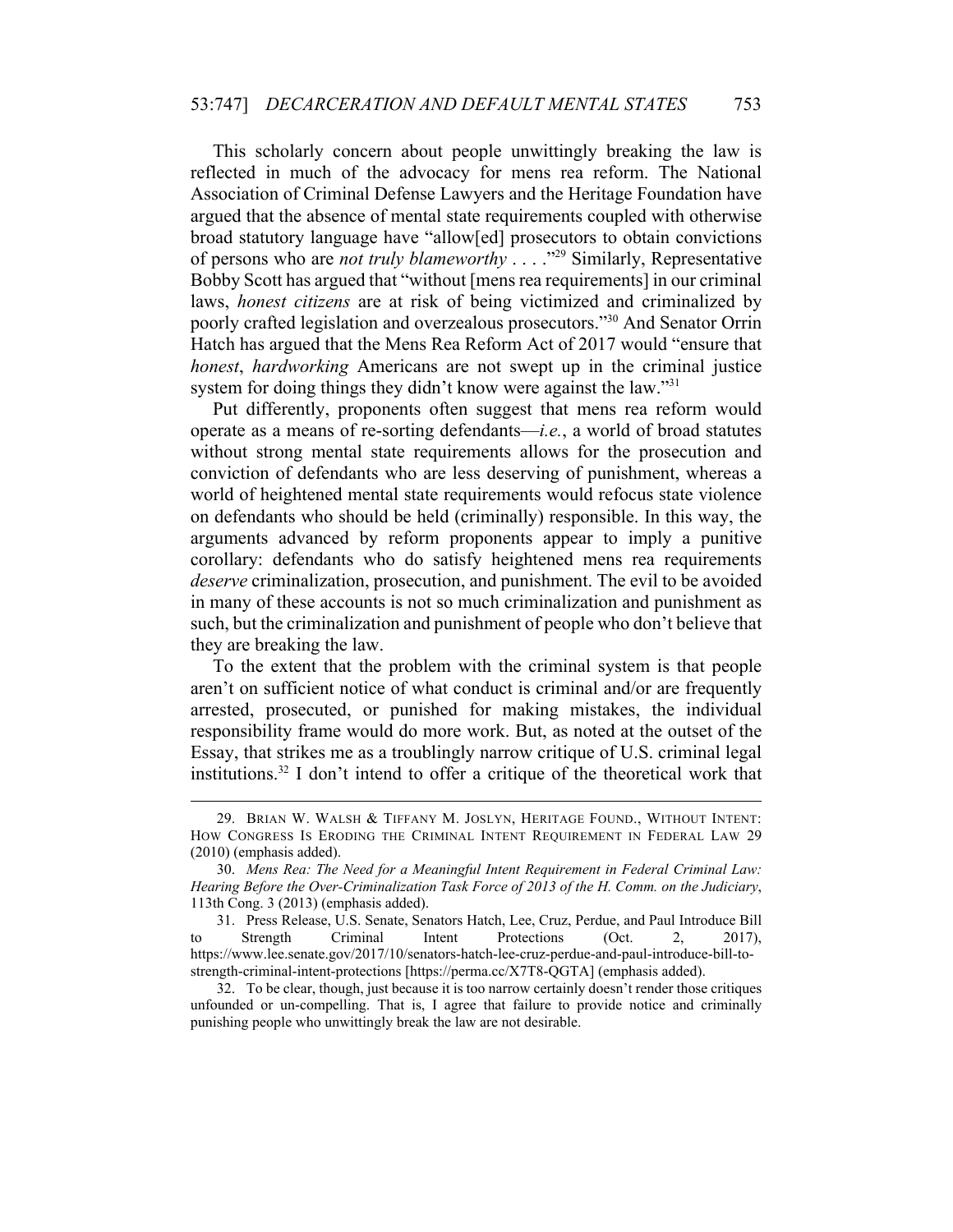undergirds many arguments in favor of imposing a default mental state. But I do think it's worth noting that some of these claims about personal responsibility and notice are far from uncontroversial.

Scholars have critiqued these sorts of choice-based arguments as reinforcing an inaccurate vision of society that understates inequality and over-states freedom of choice.<sup>33</sup> Further, while I disagree with progressive arguments in favor of using criminal law to further ends associated with the regulatory state,<sup>34</sup> it would be a mistake to discount claims that foreground harm as opposed to moral culpability. That is, the logic of mens rea reform advocacy often appears to accept an uncritical embrace of criminal law to address low-level but intentional wrongdoing (*e.g.*, simple assault, theft, etc.) while rejecting criminal law as the vehicle to respond to environmental catastrophes or largescale workplace harms. I remain skeptical (at best) about the use of criminal law to address harm caused by negligent actors, employers unknowingly flouting regulations, etc. But it's not at all clear to me that punishment is less justified in those cases than it is in a host of cases where defendants knowingly or intentionally break the law but cause much less harm.

Accepting this language or frame of individual responsibility as the justification for mens rea reform, then, risks embracing a logic under which society should be concerned about protecting "marginal middle-class misbehavior,"35 but should be free to criminalize the known lawbreaking of the lower classes.

## II. THE LIMITS OF CARCERAL PROGRESSIVISM

The limitations of the mainstream case for mens rea reform should be particularly evident for readers concerned about the distributive consequences of criminal law. It is striking that the June 2013 hearing

<sup>33.</sup> *See, e.g.*, Jody Armour, *Nigga Theory: Contingency, Irony, and Solidarity in the Substantive Criminal Law*, 12 OHIO ST.J. CRIM. L. 9, 11 (2014); Meir Dan-Cohen, *Responsibility and the Boundaries of the Self*, 105 HARV. L. REV. 959, 1003 (1992) ("Criminal law's preoccupation with rationality and free choice, no matter how compromised these concepts are in theory and how diluted in practice, represents a remarkably narrow view of the constituents through which individuals become the responsible authors of objects and events."); Robert L. Hale, *Coercion and Distribution in a Supposedly Non-Coercive State*, 38 POL. SCI. Q. 470 (1923); Jeffrie G. Murphy, *Marxism and Retributivism*, 2 PHIL. & PUB. AFF. 217 (1973); Frances Olsen, *The Family and the Market: A Study of Ideology and Legal Reform*, 96 HARV. L. REV. 1497, 1566 (1983); *cf.* Alice Ristroph, *Desert, Democracy, and Sentencing Reform*, 96 J. CRIM. L. & CRIMINOLOGY 1293, 1333 (2006) (arguing that assessments of culpability are often affected by assorted biases).

<sup>34.</sup> *See generally infra* Part II.A.

<sup>35.</sup> Stuntz, *supra* note 10, at 509.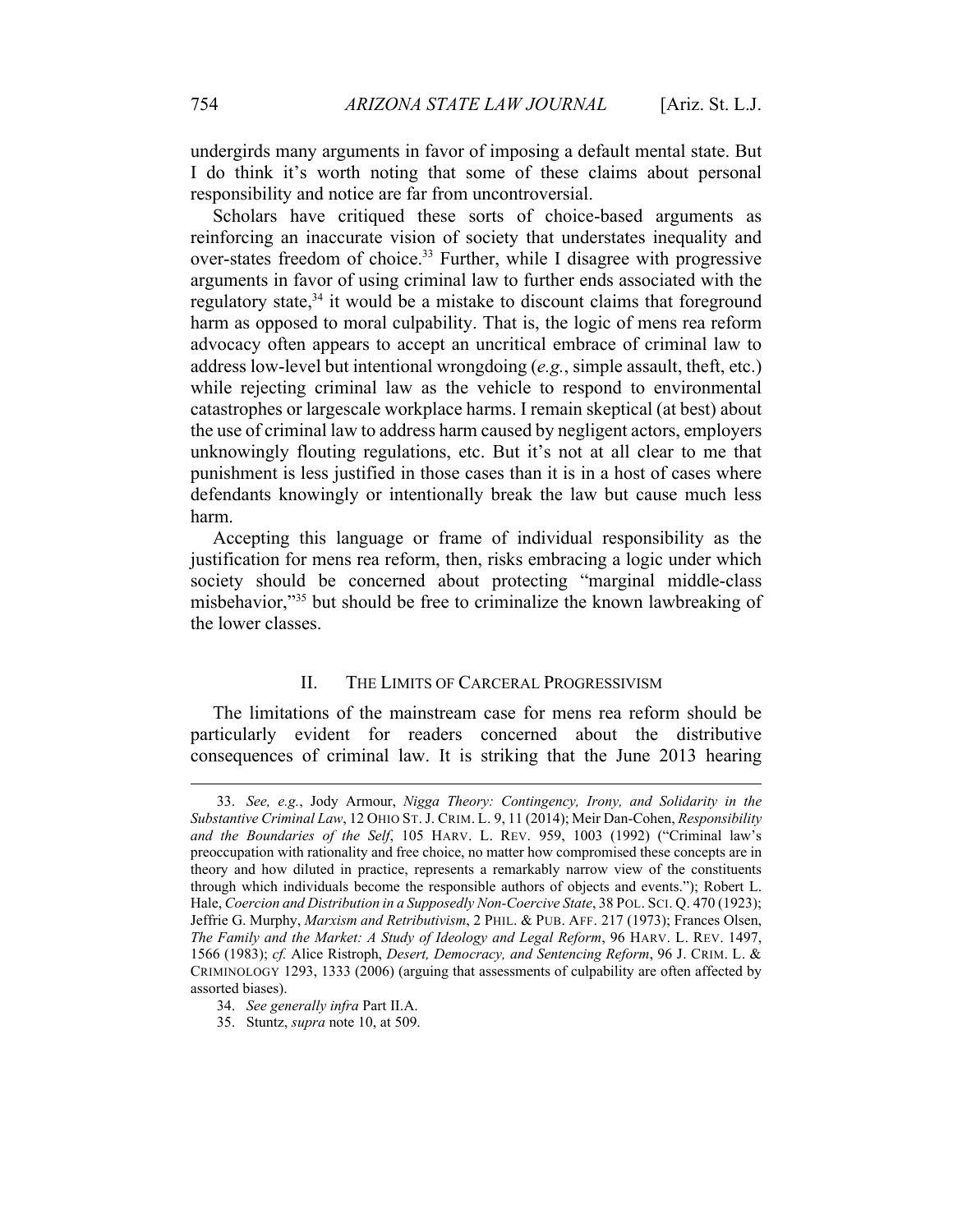focused primarily on regulatory crime, that mens rea reform has been a favorite cause of right-leaning politicians and advocates, and that some of mens rea reform's strong backers appear uninterested in reforms more clearly targeted towards addressing disparate enforcement and the mine run of criminal law's administration. Put simply, it's hard to disagree with characterizations of mens rea reform as a darling of right-, conservative-, and libertarian-leaning reformers focused on deregulation.<sup>36</sup> But should these reforms be opposed just because they might not target the deepest structural flaws of the criminal system?<sup>37</sup>

The progressive case against mens rea reform tends to rely on a critique of the reformers' political goals and the ways in which proposed statutes might shield rich, powerful defendants from prosecution, particularly in the realms of environmental and financial crime.<sup>38</sup> For example, Massachusetts Senator Elizabeth Warren, a staunch opponent of mens rea reform, has argued that such changes in the law would "make it much harder for the government to prosecute hundreds of corporate crimes—everything from wire fraud to mislabeling prescription drugs."39 Illinois Senator Dick Durbin, has argued

37. I have discussed this question at length elsewhere. *See* Levin, *supra* note 9, at 517–27.

<sup>36.</sup> Certainly, mens rea reform and default mental state provisions more generally enjoy much greater support among academics, regardless of political or ideological commitments. *See, e.g.*, Rachel E. Barkow & Mark Osler, *Designed To Fail: The President's Deference to the Department of Justice in Advancing Criminal Justice Reform*, 59 WM. & MARY L. REV. 387, 422 (2017) ("[T]he mens rea reform provision had its own bipartisan support in the House, and most criminal law scholars and professional bar associations have lamented for years that strict liability laws have no place in the criminal sphere.") (footnotes omitted); Darryl K. Brown, *Criminal Law's Unfortunate Triumph over Administrative Law*, 7 J.L. ECON. & POL'Y 657, 672 (2011) ("Scholars and others have widely endorsed a provision of this sort as a partial remedy for federal criminal law."). But, it's worth noting that even such academic defenses often rest on a similar discourse of personal responsibility and moral culpability.

<sup>38.</sup> *See, e.g.*, Mike Debonis, *The Issue that Could Keep Congress from Passing Criminal Justice Reform*, WASH. POST (Jan. 20, 2016), https://www.washingtonpost.com/news/powerpost/wp/2016/01/20/the-issue-that-could-keepcongress-from-passing-criminal-justice-reform/ [https://perma.cc/WUX9-LH93]; Deborah W. Denno, *Concocting Criminal Intent*, 105 GEO. L.J. 323, 378 (2017) (collecting sources); Editorial, *Don't Change the Legal Rule on Intent*, N.Y. TIMES (Dec. 5, 2015), https://www.nytimes.com/2015/12/06/opinion/sunday/dont-change-the-legal-rule-on-intent.html [https://perma.cc/9XTE-ML87]; Levin, *supra* note 9, at 523–27 (collecting sources); Barack Obama, *The President's Role in Advancing Criminal Justice Reform*, 130 HARV. L. REV. 811, 866 n. 89 (2017) (arguing that mens rea reform proposals could "undermine public safety and harm progressive goals"); Alexander F. Sarch, *Beyond Willful Ignorance*, 88 U. COLO. L. REV. 97, 100 (2017) (collecting sources).

<sup>39.</sup> Carl Takei, *From Mass Incarceration to Mass Control, and Back Again: How Bipartisan Criminal Justice Reform May Lead to a For-Profit Nightmare*, 20 U. PA. J.L. & SOC. CHANGE 125, 169 (2017); *see also* STAFF OF SEN. ELIZABETH WARREN, RIGGED JUSTICE: 2016 HOW WEAK ENFORCEMENT LETS CORPORATE OFFENDERS OFF EASY (2016),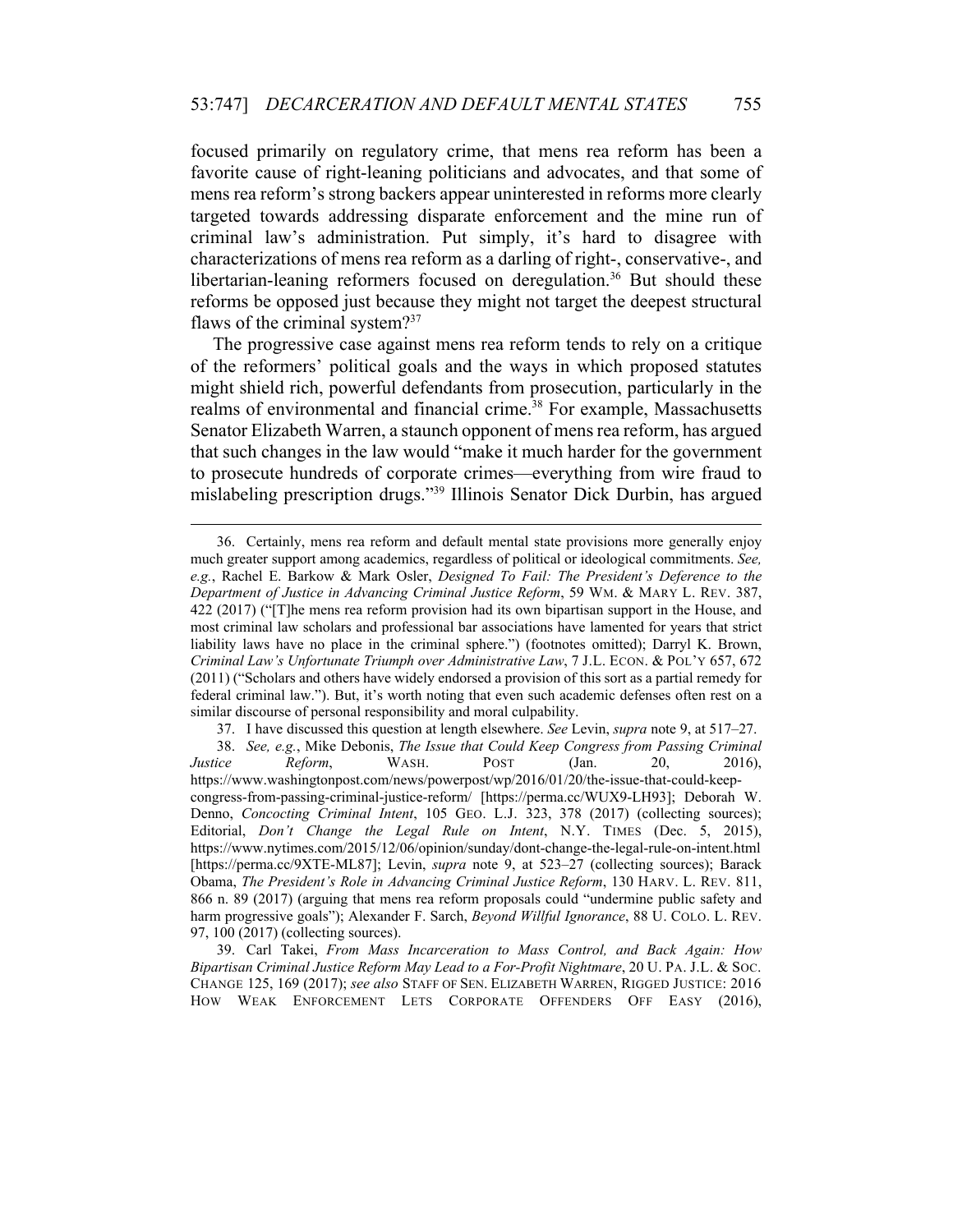that proposed mens rea reform legislation "should be called the White Collar Criminal Immunity Act."40 And activists associated with Occupy Wall Street similarly have contended that efforts to impose heightened default mental states were nothing but "A 'Get Out of Jail Free' Card for White Collar Criminals."41

In this Section, I identify two concerns about this progressive position: (1) that it reflects a problematic elision of regulation and criminal punishment; and (2) that it reflects a troubling move to accept flawed institutional dynamics when presented with a particularly pressing problem or a particularly unsympathetic class of defendants.

## *A. Carceral Progressivism*

Underlying many criticisms of mens rea reform remains a concern that the state regularly fails to discipline capital or to hold industry accountable. I share that concern. But it requires a logical leap to conclude that the number of criminal prosecutions in a sector or the average prison sentence for a corporate executive is the right way to gauge accountability or regulatory success.<sup>42</sup> While criminal prosecution and carceral sentences often may function in popular discourse as metrics of "justice" or "accountability," that equation isn't natural, inevitable, or necessary. And rejecting that equation or the elision between those concepts has become a hallmark of left, anticarceral activism and scholarship.<sup>43</sup>

42. On the question of the relative advantages and disadvantages of criminal and noncriminal regulatory approaches, see, for example, Miriam H. Baer, *Choosing Punishment*, 92 B.U. L. REV. 577, 581 (2012); Husak, *supra* note 24; Victor Tadros, *Criminalization and Regulation*, *in* THE BOUNDARIES OF THE CRIMINAL LAW 163–90 (R.A. Duff et al. eds., 2010).

43. *See, e.g.*, AYA GRUBER, THE FEMINIST WAR ON CRIME: THE UNEXPECTED ROLE OF WOMEN'S LIBERATION IN MASS INCARCERATION (2020); JUSTIN MARCEAU, BEYOND CAGES: ANIMAL LAW AND CRIMINAL PUNISHMENT (2019); DANIELLE SERED, UNTIL WE RECKON: VIOLENCE, MASS INCARCERATION, AND A ROAD TO REPAIR (2019); *Community Accountability Working Document*, INCITE! (Mar. 5, 2003), https://incite-national.org/communityaccountability-working-document/ [https://perma.cc/8NN5-6796]; Mariame Kaba & Andrea J. Ritchie, *We Want More Justice for Breonna Taylor than the System that Killed Her Can Deliver*, ESSENCE (July 16, 2020), https://www.essence.com/feature/breonna-taylor-justice-abolition/

https://www.warren.senate.gov/files/documents/Rigged\_Justice\_2016.pdf [https://perma.cc/BAW7-C3TB].

<sup>40.</sup> Matt Ford, *Could a Controversial Bill Sink Criminal-Justice Reform in Congress?*, ATLANTIC (Oct. 26, 2017), https://www.theatlantic.com/politics/archive/2017/10/will-congressreform-criminal-intent/544014/ [https://perma.cc/5ESB-3YFA].

<sup>41.</sup> *Join Occupy the SEC in Urging the Congress To Oppose H.R.A 4002*, PETITION 2CONGRESS, https://www.petition2congress.com/ctas/join-occupy-sec-in-urging-congress-tooppose-hr4002-criminal-code [https://perma.cc/V23H-KXWS].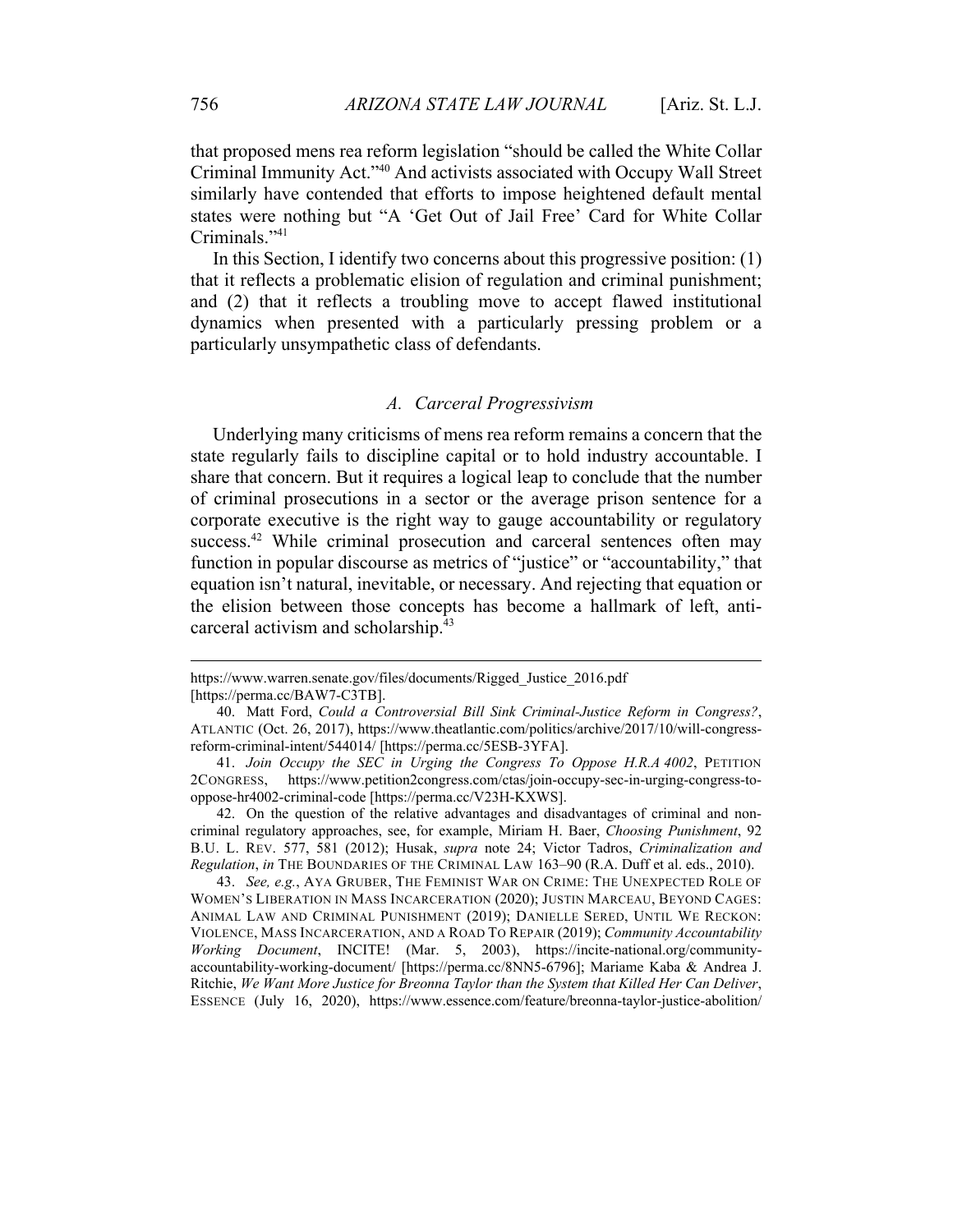By embracing this rhetorical slippage, progressive opponents of mens rea reform reveal a limited conception of criminal justice reform, or perhaps more accurately, reveal their limited interest in dialing back criminal legal institutions. Just as the commentators discussed in Part I demonstrate a faith in criminal institutions when directed at the right defendants, these progressive lawmakers and commentators appear to retain faith and reliance in criminal law as a desired regulatory vehicle. Perhaps that turn to criminal law is simply pragmatic—a reflection of interest convergence and an acceptance of the challenges of regulating using non-criminal channels.<sup>44</sup> Or perhaps the turn to criminal law reflects an earnest belief that criminal law reflects a necessary moral judgment about powerful actors' misconduct and does important work both in deterring that conduct and sending a message about shared community values.45 Either way (or even if the line between principle and pragmatism isn't always clear), the reliance on criminal law as regulatory tool should be troubling to anyone concerned about the carceral state and its metastasization.

Certainly, regulatory crime has not been the driver of prison populations and is not the precipitator of most police violence or the explanatory force behind widespread race- and class-based disparities in the criminal system. But embracing the logic of accountability=criminal punishment means accepting the baseline rationale that has facilitated mass incarceration. Turning to criminal law here not only risks crowding out non-criminal and non-carceral approaches to addressing environmental or financial regulation; it also makes it much more difficult to argue for non-criminal (or, at least, non-carceral) responses to a host of other social problems.

# *B. Sloppy Drafting and Prosecutorial Discretion*

A certain amount of the debate about mens rea reform reflects a different, but similarly frustrating elision: the one between imposing a default mental state requirement and eliminating strict liability. The progressive arguments highlighted above are accurately read as arguments in favor of strict

<sup>[</sup>https://perma.cc/Z34R-E9CW]; Benjamin Levin, *Wage Theft Criminalization*, 54 U.C. DAVIS L. REV. 1429, 1429 (2021); Kate Levine, *Police Prosecutions*, 98 WASH. U. L. REV. 997, 997 (2021); Katie Way, *Can't Imagine a World Without Police? Start Here*, VICE (June 25, 2020), https://www.vice.com/en\_us/article/9353ky/what-is-transformative-justice-police-abolition [https://perma.cc/38SW-2LVF] (collecting sources).

<sup>44.</sup> *See, e.g.*, Derrick A. Bell, Jr., Brown v. Board of Education *and the Interest-Convergence Dilemma*, 93 HARV. L. REV. 518 (1980); Aya Gruber, *Equal Protection Under the Carceral State*, 112 NW. U. L. REV. 1337, 1365 (2018).

<sup>45.</sup> *See, e.g.*, GRUBER, *supra* note 43; Levin, *supra* note 43.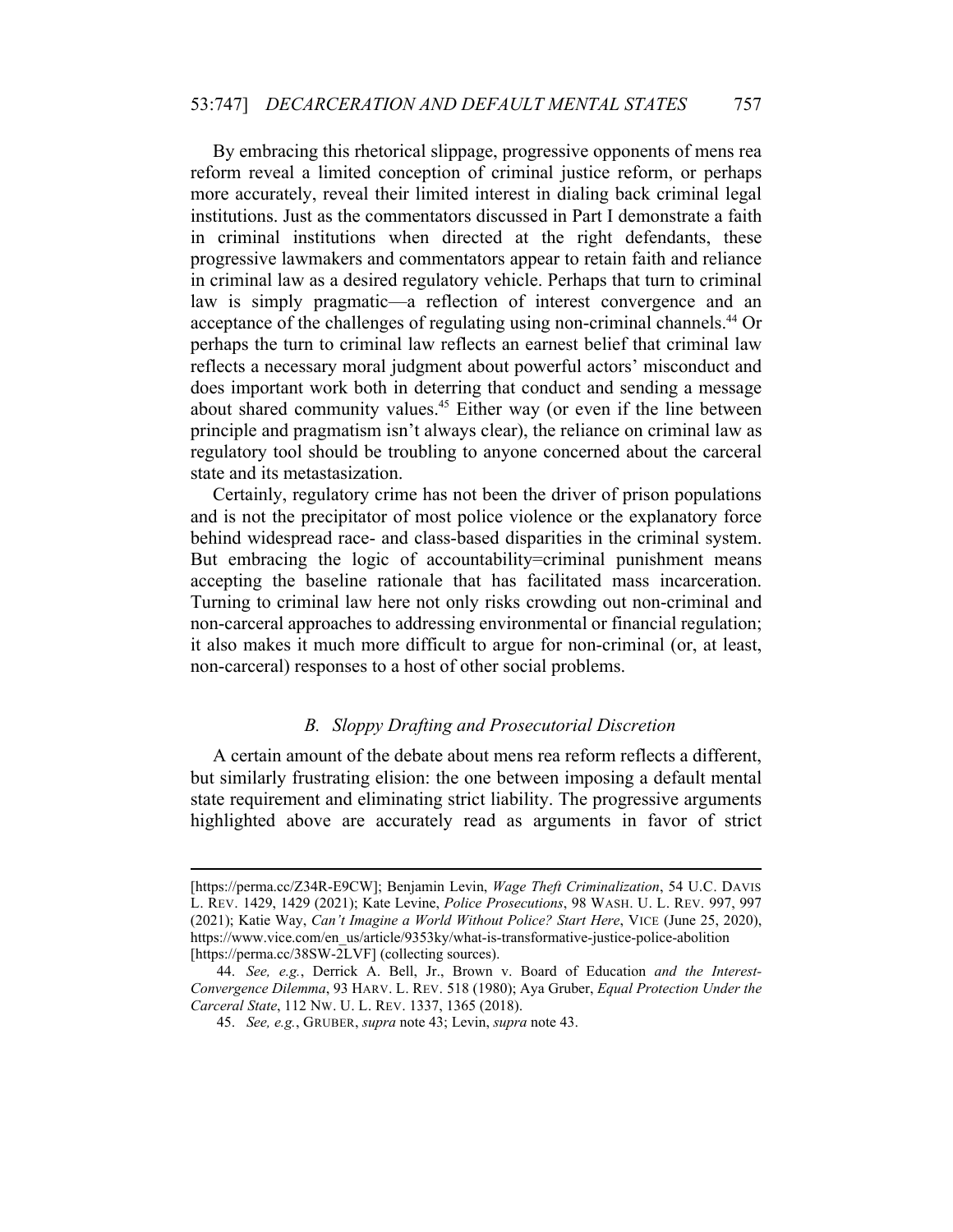liability,<sup>46</sup> or perhaps other mental state requirements below the knowledge or intent threshold.47 Criminal law scholars have debated the desirability of strict liability, negligence standards, and other lower mental state requirements at great length.<sup>48</sup> And it may well be that proponents of mens rea reform also would oppose the criminalization of conduct that lacked a heightened mental state requirement. Yet no federal mens rea reform bill I have seen precludes the imposition of criminal strict liability; the proposals simply require that legislators specify that they want silence to be read as signaling strict liability.<sup>49</sup>

Certainly, such proposals might create legislative headaches, forcing lawmakers to revisit a host of criminal statutes to determine if they meant to (or now want to) impose strict liability. And revisiting those statutes might reopen debate and upset the tenuous political compromise that had allowed for the bills' passage in the first place.<sup>50</sup> But (efficiency concerns aside), why is that such a bad thing?

48. *See, e.g.*, MARKUS DIRK DUBBER, THE POLICE POWER: PATRIARCHY AND THE FOUNDATIONS OF AMERICAN GOVERNMENT 147–53 (2005); H.L.A. HART, PUNISHMENT AND RESPONSIBILITY 152 (1968) (describing the frequent argument that "strict liability is odious, and appears as a sacrifice of a valued principle"); R.A. Duff, *Strict Liability, Legal Presumptions, and the Presumption of Innocence*, *in* APPRAISING STRICT LIABILITY 125 (A.P. Simester ed., 2005); Catherine L. Carpenter, *On Statutory Rape, Strict Liability, and the Public Welfare Offense Model*, 53 AM. U. L. REV. 313, 314 (2003); George P. Fletcher, *The Fall and Rise of Criminal Theory*, 1 BUFF. CRIM. L. REV. 275, 280 (1998) (describing the relationship between theories of strict liability in tort and criminal law); Aziz Z. Huq & Genevieve Lakier, *Apparent Fault*, 131 HARV. L. REV. 1525, 1534 (2018); Mark Kelman, *Interpretive Construction in the Substantive Criminal Law*, 33 STAN. L. REV. 591 (1981); Laurie L. Levenson, *Good Faith Defenses: Reshaping Strict Liability Crimes*, 78 CORNELL L. REV. 401, 402 (1993) ("For years, courts and commentators have struggled with the criminal strict liability doctrine."); Stephen J. Morse, *The Moral Metaphysics of Causation and Results*, 88 CALIF. L. REV. 879, 879 (2000) ("[V]irtually all criminal law theorists agree that moral fault is at least a necessary condition of blame and punishment . . . ."); Francis Bowes Sayre, *Public Welfare Offenses*, 33 COLUM. L. REV. 55, 62 (1933); Simons, *supra* note 25, at 1075–76.

49. The same holds true for mental states that fall below the threshold of knowledge or intent—*i.e.*, legislators would need to specify negligence, recklessness, etc. as the required mental state, rather than having a judge read it into otherwise silent or ambiguous statutory text.

<sup>46.</sup> *See supra* notes 38–41 and accompanying text.

<sup>47.</sup> For example, Senator Warren has introduced legislation that would impose criminal penalties for negligent conduct in the financial sector. *See* Corporate Executive Accountability Act, S. 1010, 116th Cong. (2019); *cf.* Carissa Byrne Hessick & Benjamin Levin, *Elizabeth Warren's Proposal To Imprison More Corporate Executives Is a Bad Idea*, SLATE (Apr. 4, 2019), https://slate.com/news-and-politics/2019/04/elizabeth-warren-corporate-fraud-prison-

negligence-mass-incarceration.html [https://perma.cc/H5MU-BK2D] (critiquing the criminal negligence standard in such proposed legislation).

<sup>50.</sup> And one certainly might conclude that upsetting this balance is a goal of some reformers—mens rea reform would provide a second bite at the apple to defeat disfavored criminal statutes.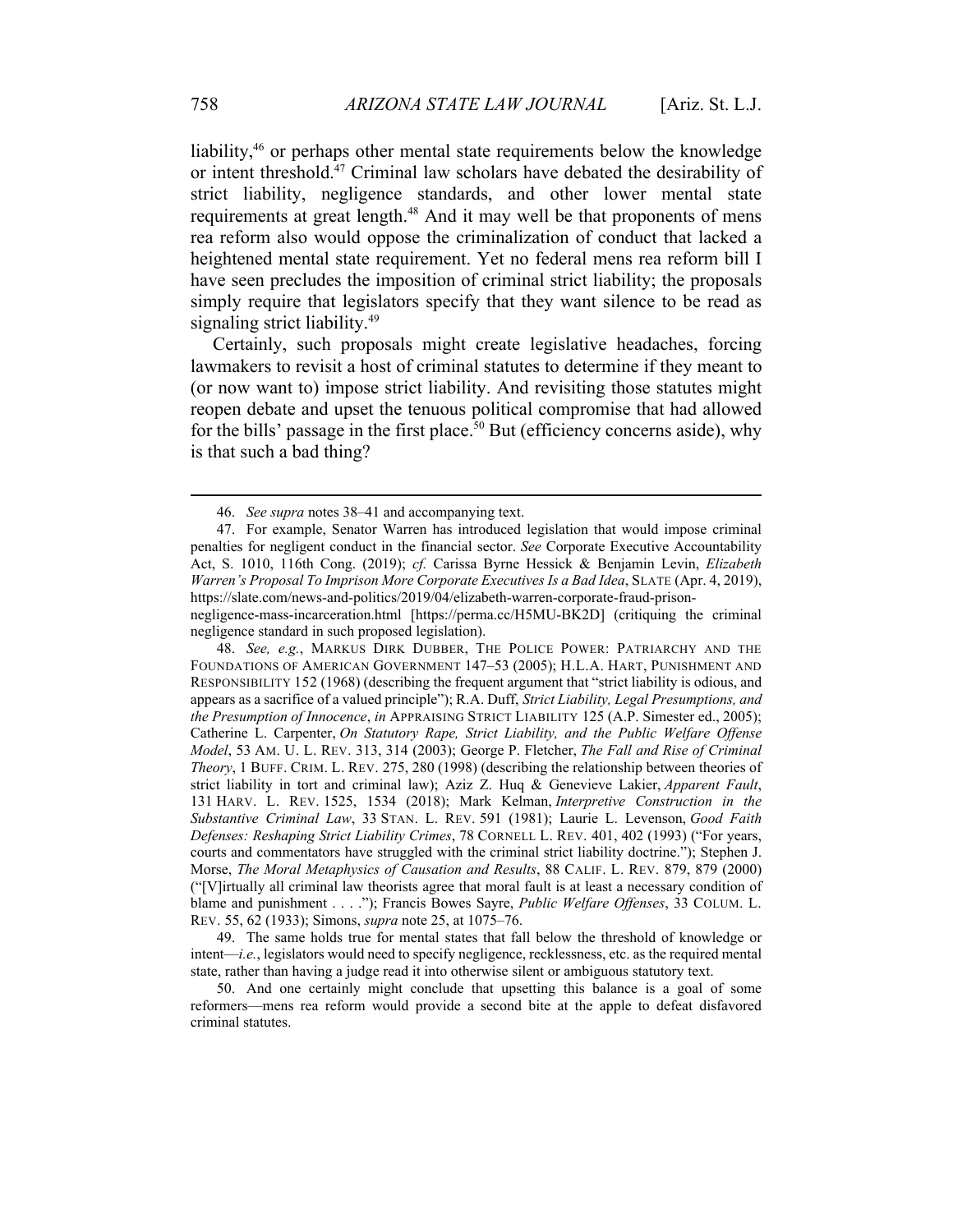Decades of scholarship have critiqued expanding criminal codes and legislators' willingness to draft incredibly broad statutes at the behest of prosecutors.51 Despite the incredibly high stakes of criminalizing conduct and granting prosecutors and police significant discretion, lawmakers don't have a strong track record when it comes to drafting precise criminal statutes. To be clear, as noted above, I don't think that greater statutory clarity or precision in drafting would remedy the evils and injustices of the carceral state. But accepting the arguments advanced by progressive opponents of mens rea reform would require us to accept that this deeply problematic approach to lawmaking and law enforcement—*i.e.*, criminalize broadly and trust prosecutors and police to make the right enforcement calls—is acceptable, so long as it facilitates (or potentially facilitates) punishing the right class of defendants.<sup>52</sup>

If progressive lawmakers and advocates believe that the only way to discipline capital or address industry misconduct is not only to criminalize,<sup>53</sup> but to allow prosecutors to obtain convictions without proving defendants' heightened mental states, then lawmakers should be forced to pass statutes that expressly impose strict liability. I am not so naïve about the realities of U.S. electoral politics that I believe it's easy to pass legislation or adopt policies that run counter to the interests of the wealthy or powerful. Yet, in a nation grappling with its massive carceral footprint and the abuses of mass criminalization, defending and legitimating the practice of legislative

<sup>51.</sup> *See, e.g.*, Husak, *supra* note 9, at 34; Gregory M. Gilchrist, *Regulation by Prosecutor*, 56 AM. CRIM. L. REV. 315, 338 (2019); Carissa Byrne Hessick & Joseph E. Kennedy, *Criminal Clear Statement Rules*, 97 WASH. U. L. REV. 351, 353 (2019) ("[I]n the case of overly broad laws, no one expects the laws to be enforced as written. Instead, we rely on prosecutors to use their discretion to weed out cases involving only trivial behavior."); Shon Hopwood, *Clarity in Criminal Law*, 54 AM. CRIM. L. REV. 695, 695–96 (2017); Kay L. Levine, *The External Evolution of Criminal Law*, 45 AM. CRIM. L. REV. 1039, 1043 (2008); Gerard E. Lynch, *Our Administrative System of Criminal Justice*, 66 FORDHAM L. REV. 2117, 2136 (1998) ("Most legal academics . . . would probably also agree that there are too many criminal statutes on the books, and that those statutes are frequently too broad and too vague."); Stuntz, *supra* note 10, at 510 ("[T]he story of American criminal law is a story of tacit cooperation between prosecutors and legislators, each of whom benefits from more and broader crimes . . . .").

<sup>52.</sup> Scholars frequently have critiqued the distributive consequences of broad criminal statutes that facilitate discretionary enforcement. *See, e.g.*, Cynthia Godsoe, *Recasting Vagueness: The Case of Teen Sex Statutes*, 74 WASH. & LEE L. REV. 173 (2017); Jamelia Morgan, *Rethinking Disorderly Conduct*, CALIF. L. REV. (forthcoming); Dorothy E. Roberts, *Foreword: Race, Vagueness, and the Social Meaning of Order-Maintenance Policing*, 89 J. CRIM. L. & CRIMINOLOGY 775 (1999).

<sup>53.</sup> *See generally* Part II.A., *supra*.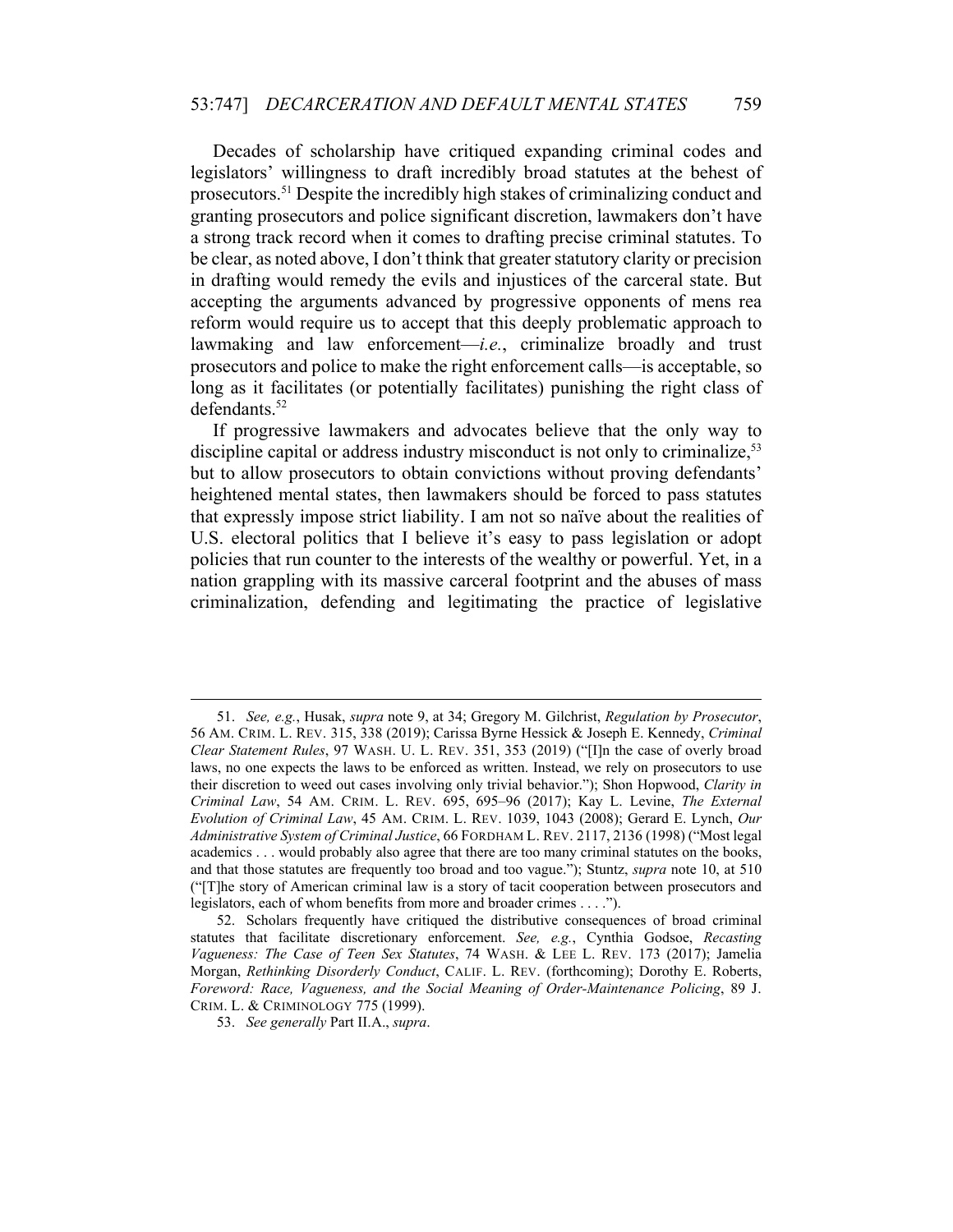deference to prosecutors and law enforcement strikes me as a bad idea.<sup>54</sup> Or, perhaps more pointedly, embracing the institutions of tough-on-crime politics legitimates tough-on-crime politics, even if the left/right valence appears different or the imagined defendants are not society's poorest or most marginalized.

## III. MENS REA REFORM AS AN ANTI-CRIMINALIZATION RULE

As the two previous Parts illustrate, I find the current debate over mens reform to be fairly limited. While proponents and opponents come from different places and arrive at different places, they (at least theoretically or rhetorically) appear to share a foundational assumption: reforming the U.S. criminal system requires a re-sorting and recalibration.<sup>55</sup> To the reform proponents, criminal law, incarceration, and the institutions of the U.S. criminal system are necessary for dealing with "real criminals," but overcriminalization, strict liability crimes, and sloppily drafted statutes cause undeserving and "otherwise law-abiding" people to suffer. To reform opponents, the criminal system might be flawed (*see, e.g.*, the War on Drugs, racial disparities, police violence, etc.), but that doesn't mean it is illegitimate or without important uses. The brutalities of the system's treatment of marginalized people don't indicate an irredeemable system; rather, prosecutors could right the balance by shifting their attention to the wealthy and "white collar" offenders, and lawmakers and judges could grease the wheels of these prosecutions by reducing the burden on prosecutors to prove mens rea elements. Similarly, the problem with using criminal law as a dominant regulatory paradigm is less that criminal law is the dominant regulatory paradigm; rather it's that these criminal regulatory approaches must be better fine-tuned in their application.

Neither position, though, offers much to those who come to this debate with a stronger-form opposition to criminalization, incarceration, or the mechanisms of "governing through crime."56 Maybe that gap or lack makes

<sup>54.</sup> I use "legitimation" in the Gramscian sense. S*ee, e.g.*, DUNCAN KENNEDY, A CRITIQUE OF ADJUDICATION: FIN DE SIÈCLE (1997); ANTONIO GRAMSCI, SELECTIONS FROM THE PRISON NOTEBOOKS OF ANTONIO GRAMSCI (Quintin Hoare & Geoffrey Nowell Smith eds. & trans., 1971); Paul D. Butler, *Poor People Lose: Gideon and the Critique of Rights*, 122 YALE L.J. 2176, 2189 (2013); Carol S. Steiker & Jordan M. Steiker, *Sober Second Thoughts: Reflections on Two Decades of Constitutional Regulation of Capital Punishment*, 109 HARV. L. REV. 355, 429–32 (1995).

<sup>55.</sup> Elsewhere I have described and critiqued this reformist frame. *See* Levin, *supra* note 16, at 262–63.

<sup>56.</sup> *See generally* JONATHAN SIMON, GOVERNING THROUGH CRIME: HOW THE WAR ON CRIME TRANSFORMED AMERICAN DEMOCRACY AND CREATED A CULTURE OF FEAR (2009).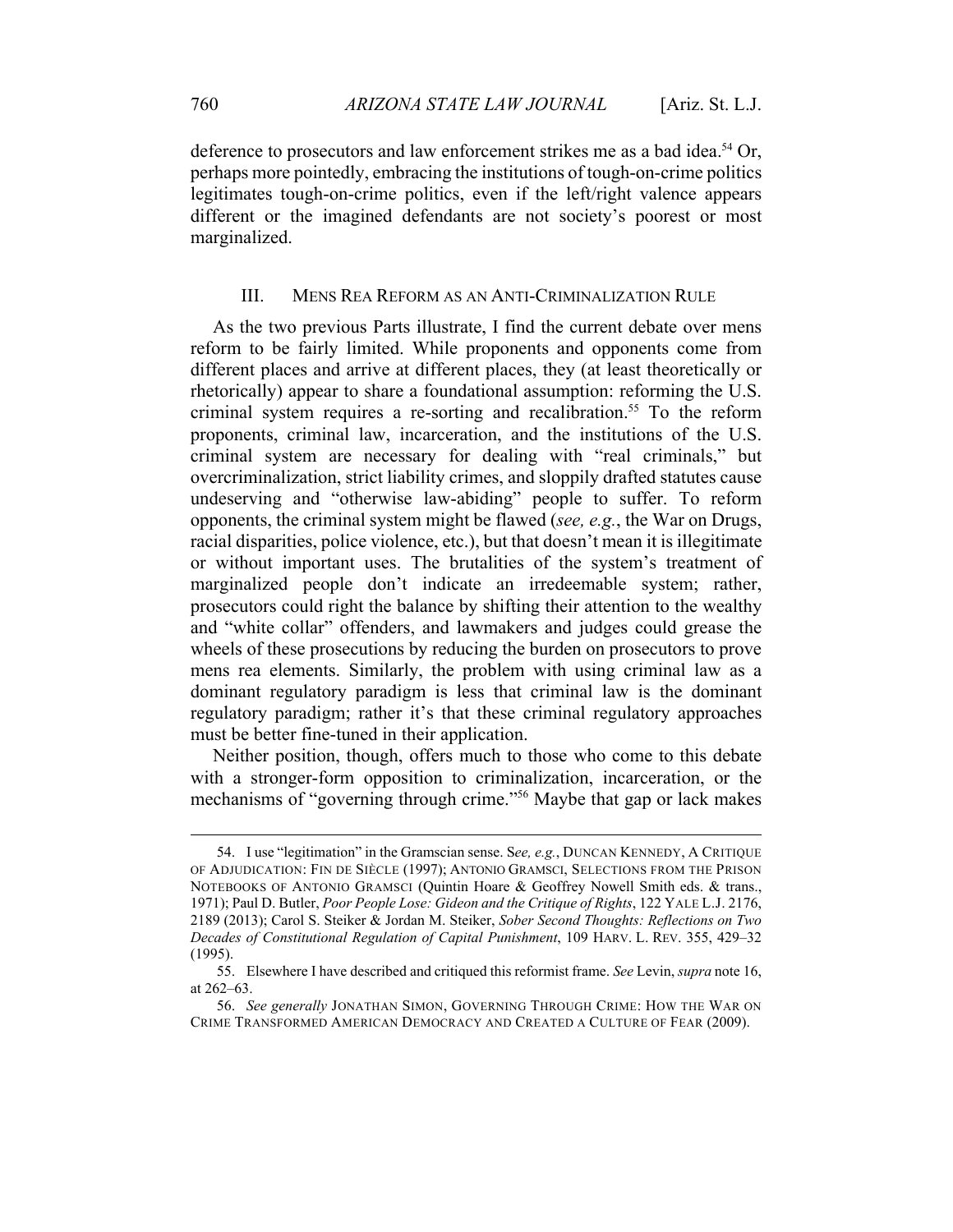sense from a political advocacy perspective—lawmakers might be wary of appearing opposed to criminal law/criminalization, as opposed to appearing concerned about criminalizing the "right" people or conduct. So proposing reforms couched in the language of widespread decarceration or "criminal law skepticism" might be a great recipe for failed advocacy. And, for scholars and lawmakers who harbor some prosecutorial or punitive impulses, this approach validates or make room for such impulses—this position or frame still allows for deserving targets of state violence, just criminal statutes, and well-directed prosecutions. But, as noted in the previous two Parts, these arguments legitimate many problematic, flawed, and abusive aspects of the carceral state. And, as noted at the outset of the Essay, they don't speak to increasingly common totalizing critiques of the U.S. criminal system. Therefore, in this Part, I offer an alternative case for mens rea reform as an anti-criminalization rule or norm.

In describing this rationale, I offer two different approaches: first, I suggest that understanding mens rea reform as an anti-criminalization rule resonates with a range of other substantive and procedural rules that might be justified in civil libertarian, liberal,<sup>57</sup> or anti-statist terms.<sup>58</sup> Second, I suggest that mens rea reform can be understood as a piece of a larger anticriminalization, decarceration, or abolitionist agenda that understands criminalization, prosecution, and criminal punishment as evils to be avoided if at all possible. Notably, in both Sections, I argue that these frames or justifications do not require us to accept the logic that conduct accompanied by a higher mens rea should be criminalized and that defendants acting with a higher mens rea should be punished (or are more deserving of punishment than defendants with lower mens rea). Instead, these frames suggest that mens rea reform might operate as a potential check on state power and the metastasization of the criminal system.

# *A. Anti-Statism*

Fear of an arbitrary, authoritarian, or abusive state recurs in case law and scholarship about the administration of criminal law. From the void-for-

<sup>57.</sup> As in rights-regarding.

<sup>58.</sup> Of course, there might be significant debate about what role the state should play in exercising its non-criminal powers. *See, e.g.*, Douglas N. Husak, *Guns and Drugs: Case Studies on the Principled Limits of the Criminal Sanction*, 23 LAW & PHIL. 437, 445 n.28 (2004) (noting that libertarians "have the virtue of consistency on these topics"); Takei, *supra* note 39, at 172 ("For libertarians, the motivation to decarcerate stems from a general hostility to government powers and large bureaucracies. In certain powerful respects, this intersects with the left's concern about police and prosecutorial abuses of power. However, the libertarian critique is equally suspicious of institutions like a social safety net . . . .").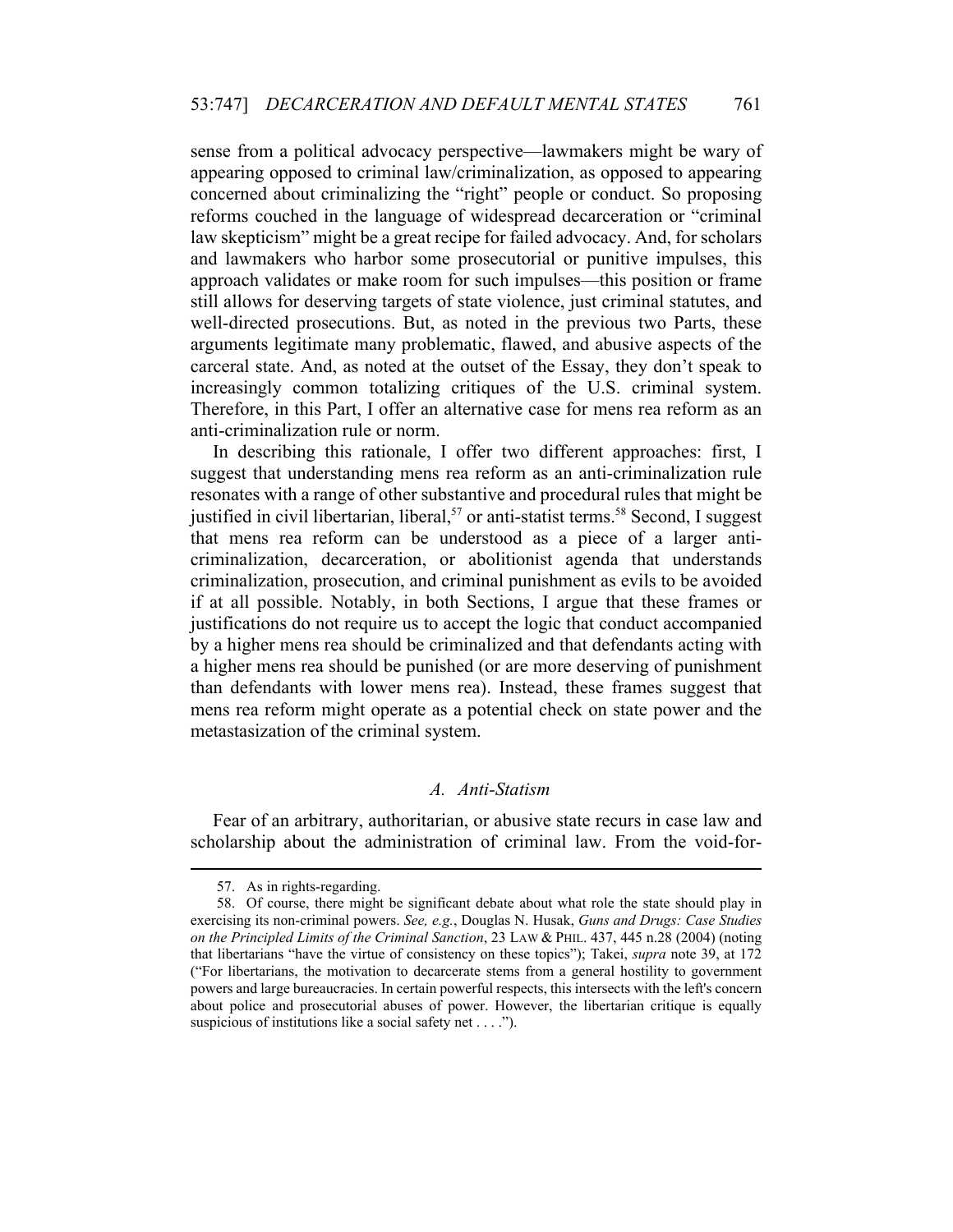vagueness doctrine to the rule of lenity and the right to a jury trial, it's hard not to discern a lurking uncertainty about unrestrained state violence, even in the context of otherwise conservative opinions.<sup>59</sup> As one leading criminal procedure casebook puts it, many of the rights guaranteed by the Fourth and Fifth Amendments "are fundamentally to control government, rather than to enhance accuracy or fairness."60 I am hesitant about the prospect of seeking radicalism in judicial opinions or constitutionalism.<sup>61</sup> And it's important to stress that judges (despite announcing these anti-statist rationales) routinely expand state power and restrict the rights of criminal defendants.<sup>62</sup> But I do think there's reason to parse out a certain theoretical or rhetorical strand in criminal law and procedure in part because of what it *doesn't say*. Much discussion of judicial interventions on behalf of criminal defendants focuses on the risk of wrongful convictions. The so-called Blackstone Ratio, for example, suggests that pro-defendant rules are justified even if they lead to "the guilty going free"<sup>63</sup> primarily because of the great evil of society convicting and punishing an innocent defendant. But numerous doctrines that favor defendants reveal a focus on *protecting the guilty*, or at the very least a lack of emphasis on the guilt/innocence distinction.

The exclusionary rule and Fourth Amendment restrictions on unreasonable searches and seizures don't speak the language of reliability *i.e.*, there's no reason to think evidence seized in a warrantless search is somehow less reliable than evidence seized pursuant to a warrant. Rather,

<sup>59.</sup> *See, e.g.*, Anthony G. Amsterdam, *Perspectives on the Fourth Amendment*, 58 MINN. L. REV. 349, 417 (1974); Cynthia Barmore, *Authoritarian Pretext and the Fourth Amendment*, 51 HARV. C.R.-C.L. L. REV. 273, 311 (2016) (collecting sources); Roberts, *supra* note 52, at 775–77 (describing the role of vagueness in curbing aggressive, race-based policing).

<sup>60.</sup> JOSHUA DRESSLER & GEORGE C. THOMAS III, CRIMINAL PROCEDURE: PRINCIPLES, POLICIES AND PERSPECTIVES 44 (6th ed. 2017).

<sup>61.</sup> As abolition and other more explicitly radical approaches to the criminal system have begun to gain traction in the legal academy and public discourse, some scholars have sought to reimagine the judiciary as a potential site for radicalism or at least to push on the tension between constitutionalism and abolition/radicalism. *E.g.*, Matthew Clair, *Getting Judges on the Side of Abolition*, BOS. REV. (July 1, 2020), https://bostonreview.net/law-justice/matthew-clair-gettingjudges-side-abolition [https://perma.cc/BNL8-MMEF]; Dorothy E. Roberts, *Foreword: Abolition Constitutionalism*, 133 HARV. L. REV. 1, 105–22 (2019).

<sup>62.</sup> *See, e.g.*, Virginia v. Moore, 553 U.S. 164, 169 (2008) (noting Founding Era concerns about state power before ruling for the government on a Fourth Amendment claim).

<sup>63.</sup> *Cf.* Benjamin Levin, *De-Naturalizing Criminal Law: Of Public Perceptions and Procedural Protections*, 76 ALB. L. REV. 1777, 1780 (2013) (critiquing the "trope of the guilty going free" as reflecting an inaccurate understanding of criminal law and criminal legal institutions as natural and pre-political).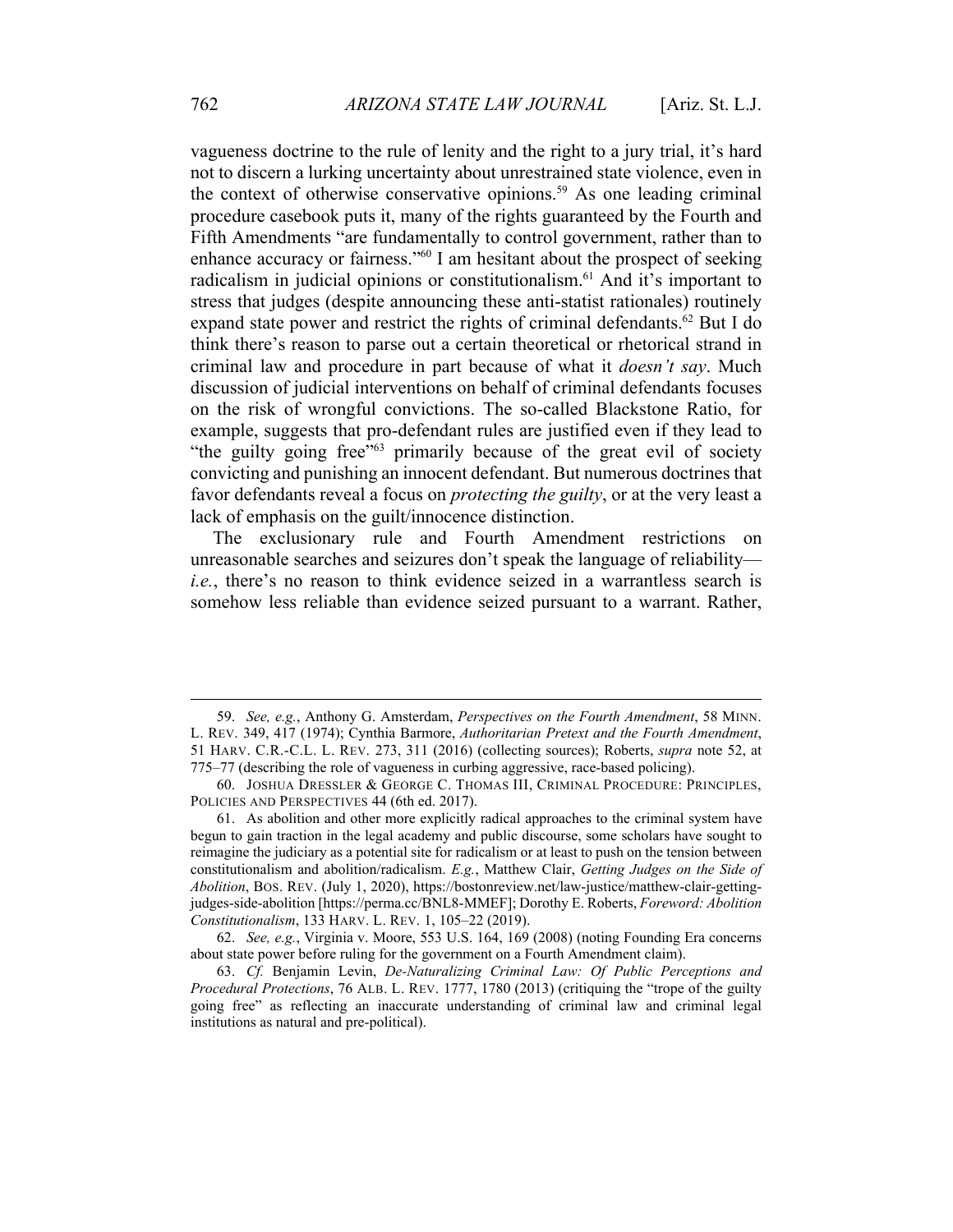these rights are justified in terms of a fear of state power run amok.<sup>64</sup> Bars on forcing a defendant to testify against herself and the conferral of many juryrelated rights similarly are couched (at least in some contexts) in terms of preventing arbitrary enforcement and limiting state power.<sup>65</sup> Similarly, judges deploying the rule of lenity and the void-for-vagueness doctrine generally nod to concerns about arbitrary or discriminatory enforcement.<sup>66</sup>

An anti-statist frame might share some similarities with the conventional case for mens rea reform, in part because of its resonance with many liberal/libertarian arguments described in Part  $I<sup>67</sup>$  But the anti-statist frame or justification that I suggest here is distinct from most of those arguments, because it rejects a focus on the defendant and her culpability (or lack thereof) and focuses exclusively on the state and the prosecutorial burden. Defendants could be unquestionably factually guilty and that wouldn't diminish the logic of these anti-statist rules.<sup>68</sup>

My suggestion, then, is that we could understand mens rea reform as an anti-criminalization rule, $69$  rooted in the same rationales commonly invoked in the context of constitutional criminal procedure and of interpreting

66. *See, e.g.*, City of Chicago v. Morales, 527 U.S. 41, 56 (1999); United States v. Kozminski, 487 U.S. 931, 952 (1988); *cf.* Guyora Binder & Brenner Fissell, *A Political Interpretation of Vagueness Doctrine*, 2019 U. ILL. L. REV. 1527, 1530 (characterizing the voidfor-vagueness doctrine as vehicle for restricting the scope of criminal law).

<sup>64.</sup> *See, e.g.*, Camara v. Mun. Court, 387 U.S. 523, 528 (1967) ("The basic purpose of this Amendment, as recognized in countless decisions of this Court, is to safeguard the privacy and security of individuals against arbitrary invasions by governmental officials. The Fourth Amendment thus gives concrete expression to a right of the people which 'is basic to a free society.'" (quoting Wolf v. Colorado, 338 U.S. 25 (1949))).

<sup>65.</sup> *E.g.*, Miranda v. Arizona, 384 U.S. 436, 442–43 (1966); Wooster v. Plymouth, 62 N.H. 193, 195 (1882); Matthew P. Harrington, *The Economic Origins of the Seventh Amendment*, 87 IOWA L. REV. 145, 161 (2001) ("In a series of well-publicized cases before the Revolution, the jury was hailed as a fundamental check on the abuses of the Crown.").

<sup>67.</sup> *Cf*. Ian Haney López, *Freedom, Mass Incarceration, and Racism in the Age of Obama*, 62 ALA. L. REV. 1005, 1016 (2011) (describing contemporary, right-leaning libertarianism as distinct from "your typical 19th century libertarianism deeply concerned with the coercive power of the government, especially as wielded through the criminal apparatus (think of the values that animate the Fourth, Fifth, Sixth, and Eighth Amendments—four out of the ten amendments constituting our Bill of Rights aim to protect individuals from government overreaching in the criminal law area)").

<sup>68.</sup> Of course, harmless-error review, widespread judicial deference to law enforcement, and a host of questionable doctrines tend to de-fang these rules. But that doesn't mean that these rules (at least nominally) speak to a deeper concern about the marginal or powerless defendant subjected to state violence.

<sup>69.</sup> *Cf.* Ristroph, *supra* note 23 (making a similar argument regarding the proportionality principle).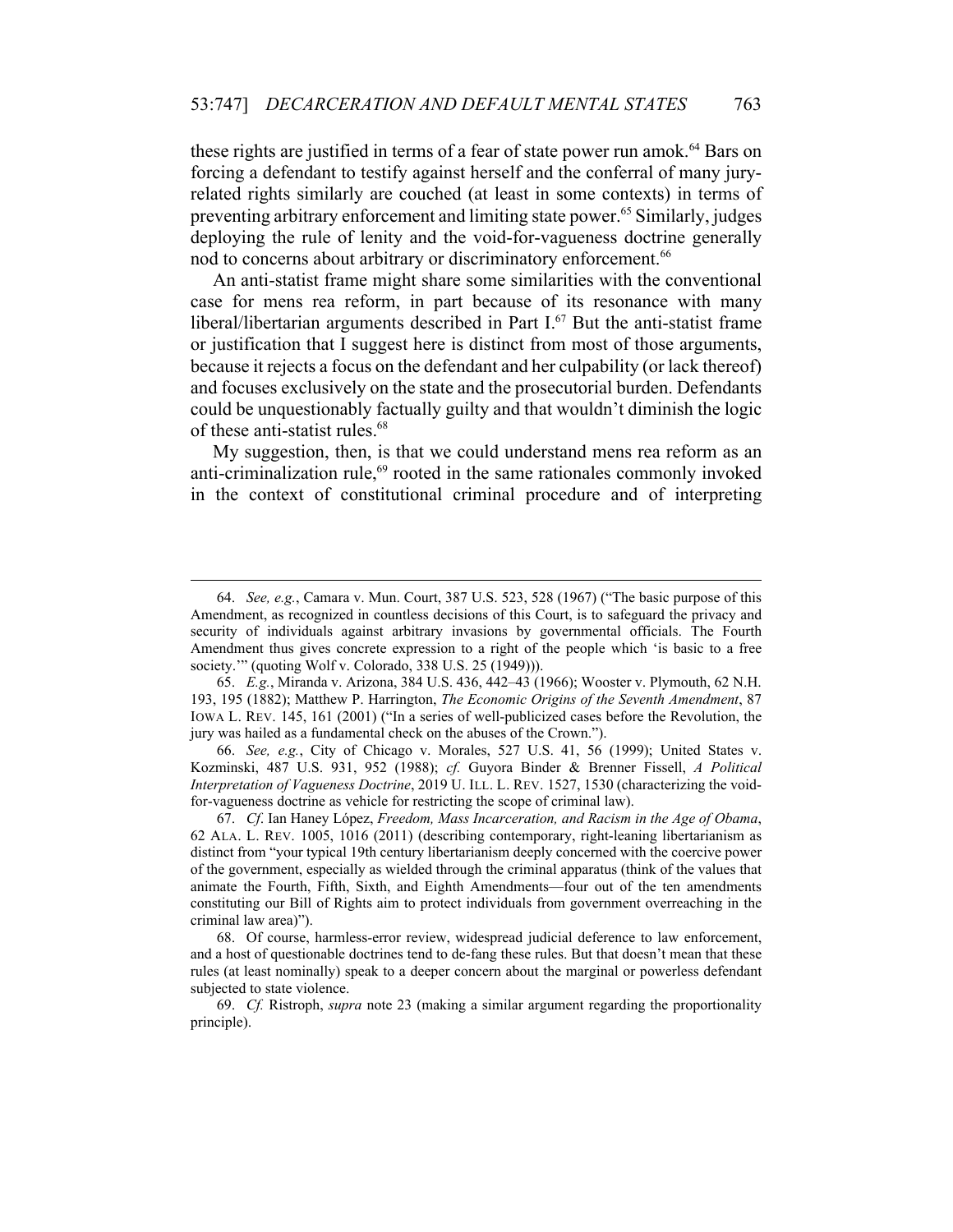criminal statutes.<sup>70</sup> If framed in this way, a default mental state speaks less to who should be punished than it does to the need to impose a higher bar on the prosecution.71

## *B. Abolition*

In the last few years, the language of abolition has attracted greater public attention, with calls to abolish prisons, ICE, and other manifestations of the carceral state creeping into the mainstream.<sup>72</sup> And, as Doug Husak has argued, "criminal skepticism" appears to be on the rise in academic circles, with more scholars expressing "doubt that the criminal law as it is constituted at present should continue to survive at all."<sup>73</sup>

Mens rea reform hardly has been a cause embraced by abolitionist activists, nor is its scholarly treatment framed in abolitionist terms. For a range of pragmatic reasons, that makes sense to me: time, resources, and political capital are limited, and to the extent that mens rea reform really is a piece of a right-leaning deregulatory agenda that would affect few criminal defendants, it should not come as a surprise that radical left activists wouldn't embrace it. Nevertheless, in this Section I suggest that mens rea reform can be seen as consistent with broader abolitionist or anti-carceral commitments.

Most contemporary U.S. abolitionist claims are explicitly grounded in distributive concerns:<sup>74</sup> criminal law, policing, and punishment are

73. Husak, *supra* note 24, at 30.

<sup>70.</sup> While this frame suggests a stronger normative anti-criminalization and antipunishment frame, it is consistent with Carissa Byrne Hessick and Joseph Kennedy's call for "criminal clear statement rules." *See generally* Hessick & Kennedy, *supra* note 51.

<sup>71.</sup> The analysis in this Section and the Section that follows might also be consistent with certain theories or positions associated with "criminal law minimalism." *See* Langer, *supra* note 22, at 11–12 (collecting sources).

<sup>72.</sup> *See, e.g.*, Kim Kelly, Opinion, *What the Prison-Abolition Movement Wants*, TEEN VOGUE (Dec. 26, 2019), https://www.teenvogue.com/story/what-is-prison-abolition-movement [https://perma.cc/XVG4-VV3Q]; Rachel Kushner, *Is Prison Necessary? Ruth Wilson Gilmore Might Change Your Mind*, N.Y. TIMES (Apr. 17, 2019), https://www.nytimes.com/2019/04/17/magazine/prison-abolition-ruth-wilson-gilmore.html [https://perma.cc/4XVT-B6R2]; José Martín, *Six Ideas for a Cop-Free World*, ROLLING STONE (Jun. 2, 2020), https://www.rollingstone.com/politics/politics-news/police-brutality-cop-freeworld-protest-199465/ [https://perma.cc/ZN58-SGZJ].

<sup>74.</sup> Non-U.S. abolitionist accounts less steeped in the specific inequities of U.S. political economy and racial capitalism do not necessarily reflect a similar distributive frame. *See, e.g.*, WILLIAM DE HAAN, THE POLITICS OF REDRESS: CRIME, PUNISHMENT, AND PENAL ABOLITION (1990); THOMAS MATHIESEN, THE POLITICS OF ABOLITION REVISITED (2015); Langer, *supra* note 22, at 5–8. But, for present purposes, those accounts (grounded perhaps in humanism, religious commitments, or other less race- or class-based concerns) sound less like what has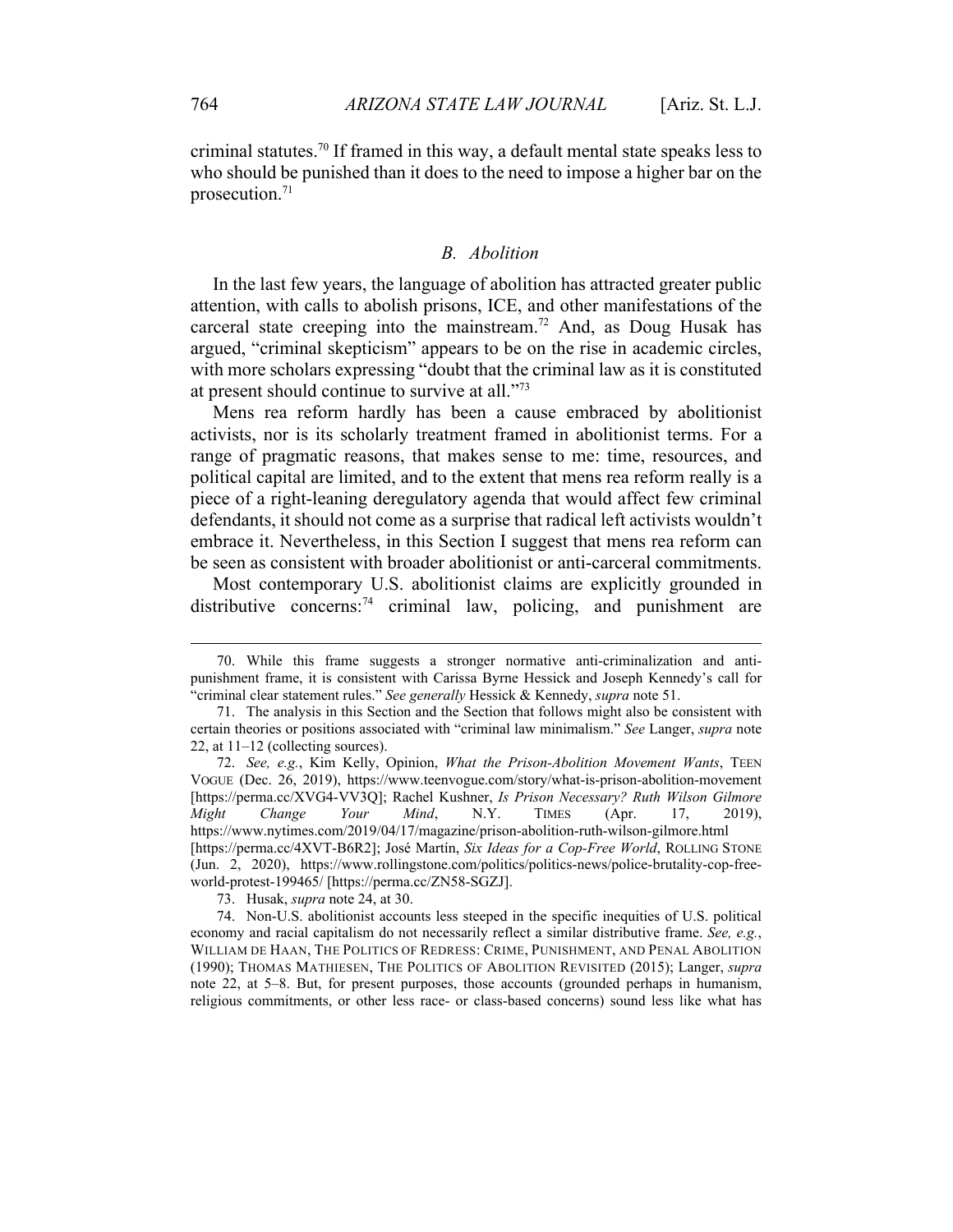objectionable largely because they operate to marginalize already marginalized populations across a range of axes (class, race, sexuality, etc.).<sup>75</sup> As a result, the case for abolition and abolitionist arguments tends to get trickier when the distributive stakes shift and the targets of state violence are also targets of abolitionist critique: For example, if abolitionism is opposed to police, then why should abolitionist arguments shield violent police from criminalization, prosecution, and punishment?76 If abolitionism is anti-racist and opposed to bigotry, then why should abolitionist arguments shield (violent) racists and bigots from criminalization, prosecution, and punishment?77 If abolitionism is anti-capitalist, then why should abolitionist arguments shield exploitative capitalists and abusive bosses from criminalization, prosecution, and punishment?78

At first blush, a cause (mens rea reform) often associated with regulatory crime and helping industry and "otherwise law-abiding people," might seem a non-obvious fit for an abolitionist approach. But I think mens rea reform could (and should) be justified on abolitionist terms for three primary reasons; the first is fairly straightforward and requires little discussion, while the latter two are worth unpacking.

First, following from the anti-statist case articulated in the previous Section, mens rea reform should make it harder for the state to criminalize, convict, and punish. To the extent one adopts an "abolitionist ethic,"79 favors

become the increasingly dominant use of "abolition" or "abolitionism" in U.S. activist, advocacy, and academic discourse. So given the topic of this Symposium and the focus on U.S. criminal law, my discussion here focuses on the distributive abolitionist frame.

<sup>75.</sup> *See, e.g.*, Butler, *supra* note 20; Patrisse Cullors, *Abolition and Reparations: Histories of Resistance, Transformative Justice, and Accountability*, 132 HARV. L. REV. 1684 (2019); Allegra M. McLeod, *Envisioning Abolition Democracy*, 132 HARV. L. REV. 1613, 1622 (2019); Dorothy E. Roberts, *Democratizing Criminal Law as an Abolitionist Project*, 111 NW. U. L. REV. 1597, 1604–05 (2017); Roberts, *supra* note 52, at 7–8.

<sup>76.</sup> On this tension, see generally Levine, *supra* note 43; see also Elisabeth Epps, *Amber Guyger Should Not Go to Prison*, THE APPEAL (Oct. 7, 2019), https://theappeal.org/amberguyger-botham-jean/ [https://perma.cc/T89P-L444]; McLeod, *supra* note 75, at 1640.

<sup>77.</sup> On this tension, see generally Morgan Bassichis, Alexander Lee & Dean Spade, *Building an Abolitionist Trans & Queer Movement with Everything We've Got*, *in* CAPTIVE GENDERS: TRANS EMBODIMENT AND THE PRISON INDUSTRIAL COMPLEX 15 (Eric A. Stanley & Nat Smith eds., 2011).

<sup>78.</sup> On this tension, see generally, Levin, *supra* note 43.

<sup>79.</sup> *See* Allegra M. McLeod, *Prison Abolition and Grounded Justice*, 62 UCLA L. REV. 1156, 1161–62 (2015) ("By a 'prison abolitionist ethic,' I intend to invoke and build upon a moral orientation elaborated in an existing body of abolitionist writings and nascent social movement efforts, which are committed to ending the practice of confining people in cages and eliminating the control of human beings through imminently threatened police use of violent force.").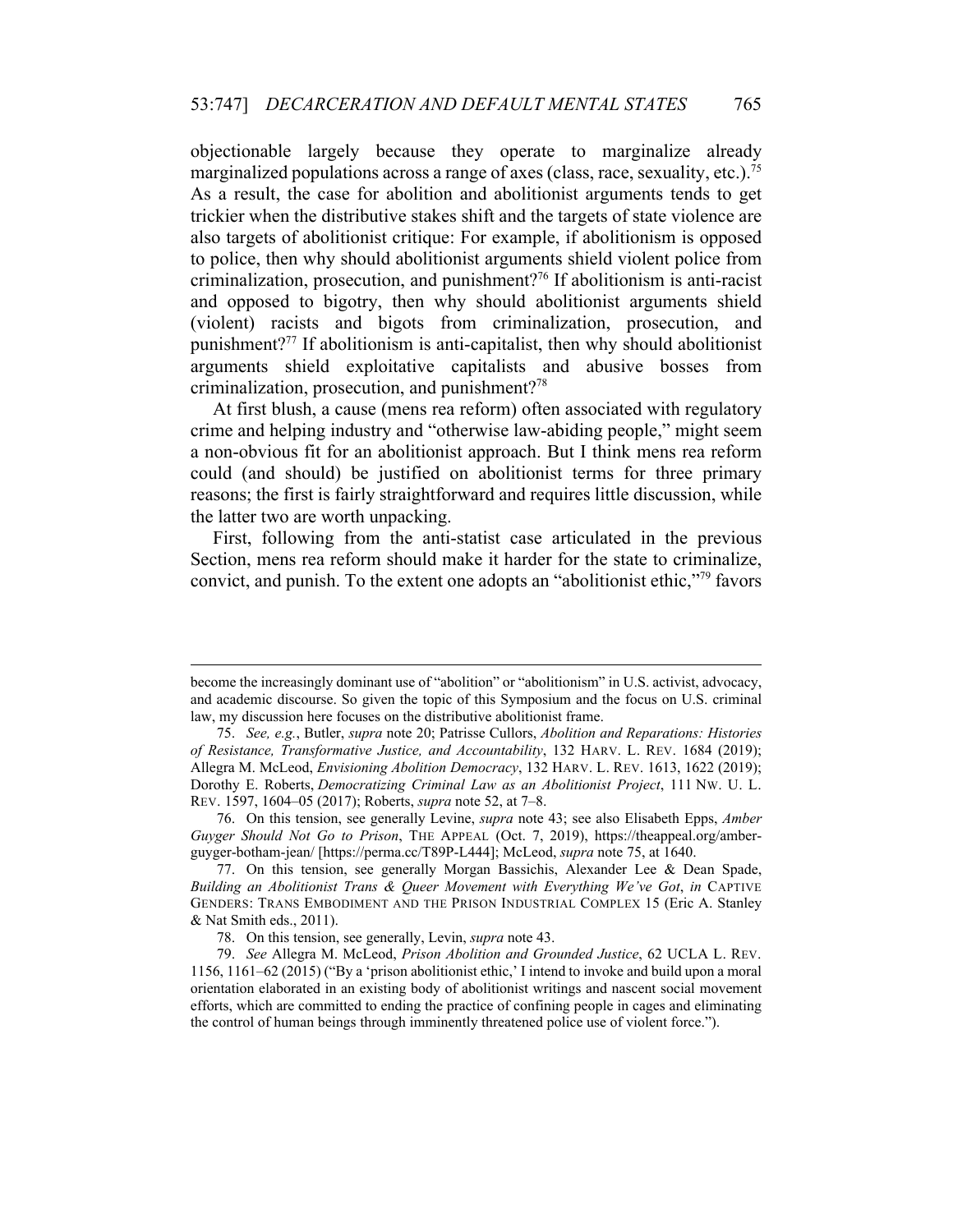decarceration, or simply has embraced "criminal law skepticism,"80 any move that makes the prosecution's task harder would appear to be a step in the right direction.<sup>81</sup> That is, even if mens rea reform wouldn't help many defendants and might not even reach the corners of the system or classes of defendants most in need of assistance (or closest to the hearts of left commentators), it still would throw a wrench into the machinery of criminal punishment. To the extent that abolition suggests a commitment to decarceration and moving away from using "criminalization and cages as catchall solutions to social problems" for all, $82$  then rules that make it harder for the state to criminalize or for prosecutors to succeed at trial should be seen as positives.<sup>83</sup>

Second, it's not actually clear that the progressive critics of mens rea reform are correct in their characterization of it as a project that would benefit exclusively or primarily wealthier defendants charged with regulatory crimes exclusively or predominantly.<sup>84</sup> As Darryl Brown has argued, "in the context" of federal regulatory or white-collar crime prosecutions, federal courts have a clear pattern of interpreting hundreds of criminal statutes to contain strict mens rea requirements."85 So it is possible that—despite libertarian and antiregulatory rhetoric—mens rea reform wouldn't have a sweeping impact in the "white-collar" realm, even if that were its desired effect. Instead (or in addition), it may be that default mental state requirements would benefit a range of other defendants charged with a very different class of crimes. During a July 2014 hearing of the Congressional Over-Criminalization Task Force, when asked about mens rea reform, federal defender David Patton observed (over much laughter from Task Force and audience members) that

<sup>80.</sup> *See* Husak, *supra* note 24, at 29–30 ("[T]he thrust of criminal law skepticism is more sweeping and radical; it presents reasons to doubt that the criminal law as it is constituted at present should continue to survive at all. If the criminal law is indeed 'broken,' or a 'lost cause,' as some commentators allege, no simple fix is possible.").

<sup>81.</sup> As noted above, this position also might be consistent with some versions or visions of criminal law minimalism. *See, e.g.*, sources cited in note 22, *supra*.

<sup>82.</sup> RUTH WILSON GILMORE, GOLDEN GULAG: PRISONS, SURPLUS, CRISIS, AND OPPOSITION IN GLOBALIZING CALIFORNIA 2 (2007).

<sup>83.</sup> And, even if abolitionists are primarily focused on distributive consequences, the logic of abolition would indicate that shifting away from *all* criminal governance projects is desirable. *See* Epps, *supra* note 76 ("If you champion abolition for certain people and situations but not others, then yours is not a call for abolition but for sentencing reform. If your strategy to end mass incarceration is putting more white collar criminals in prison and freeing folks caged only on petty drug offenses, then you don't want fewer people in prison, you just want different people in prison.").

<sup>84.</sup> To be clear, for a range of other reasons discussed in this Part and in Part II, even if those characterizations were correct (in part or whole), that wouldn't undercut general anticarceral or pro-defendant benefits.

<sup>85.</sup> Darryl K. Brown, *Democracy and Decriminalization*, 86 TEX. L. REV. 223, 262–63 (2007).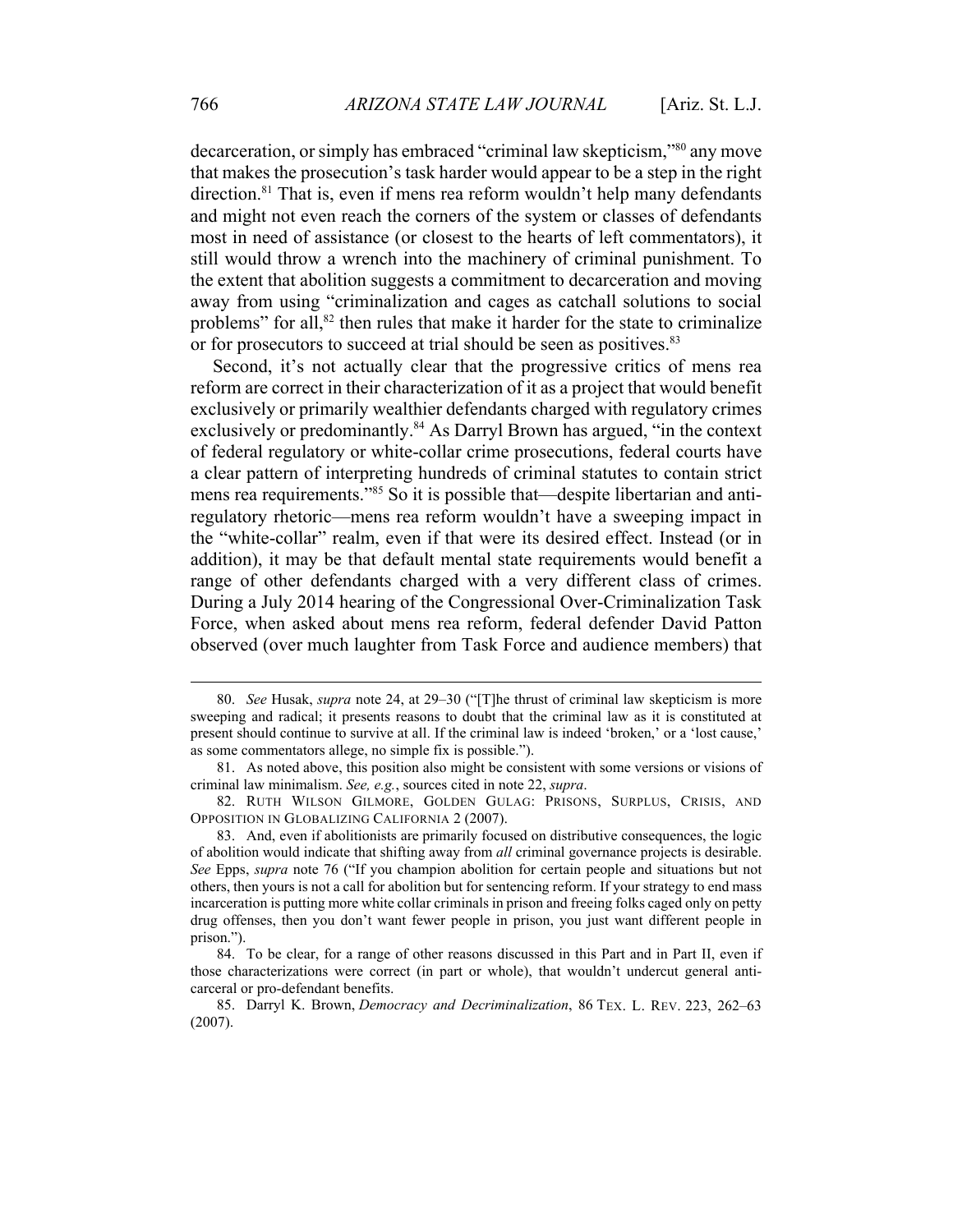"I am sure that it won't come as a surprise to you . . . that most of our clients are not facing regulatory misdemeanors."86 Yet Patton went on to note the importance of mens rea and the possibility that these reforms would have more sweeping effects.<sup>87</sup> For example, possessory gun offenses—a category of crimes often enforced against poor men of color<sup>88</sup>—often lack clarity when it comes to mental state requirements.<sup>89</sup> Similarly, a range of statutes criminalizing drug possession in school zones and camping without a license frequently lack clearly articulated mental state requirements.<sup>90</sup>

Third and relatedly, even if mens rea reform primarily were to reach defendants charged with regulatory crimes, it's not clear what that would mean from a distributional standpoint. Put differently, the mere characterization of a crime as "white-collar" or "regulatory" doesn't mean that the defendants would be white, wealthy, or stationed atop the social and economic hierarchy. To the extent that such categorizations of crime are sweeping, and to the extent that structural biases pervade each stage of the criminal process, there might be good reason to worry that decisions about arrest, charging, and sentencing would re-inscribe societal inequalities.<sup>91</sup>

But even if they didn't, and even if mens rea reform only were to help some set of wealthy and powerful defendants, abolitionist opposition to reform would be misplaced.<sup>92</sup> To the extent that abolitionist arguments or an abolitionist ethic focus on doing away with carceral institutions for *everyone*, this should be an easy case. And, even to the extent that some might focus

90. *See generally* Kaitlin Bigger, *White Collar Crime Policy*, CHAMPION, September/October 2017, at 47 (collecting sources).

<sup>86.</sup> *Agency Perspectives: Hearing Before the Over-Criminalization Task Force of 2014 of the H. Comm. on the Judiciary*, 113th Cong. 86 (2014) (statement of David Patton, Executive Director, Fed. Defs. of N.Y., E. & S. Dists. of N.Y.).

<sup>87.</sup> *See id.* at 103.

<sup>88.</sup> *See generally* Benjamin Levin, *Guns and Drugs*, 84 FORDHAM L. REV. 2173 (2016).

<sup>89.</sup> *See, e.g.*, United States v. O'Brien, 560 U.S. 218, 222 (2010) ("The issues in the present case do not require the Court to consider any contention that a defendant who uses, carries, or possesses a firearm must be aware of the weapon's characteristics."); Rogers v. United States, 522 U.S. 252, 255 (1998); Staples v. United States, 511 U.S. 600, 606 (1994); State v. Ndikum, 815 N.W.2d 816, 818 (Minn. 2012); People v. Marrero, 507 N.E.2d 1068, 1072 (N.Y. 1987); Markus Dirk Dubber, *Policing Possession: The War on Crime and the End of Criminal Law*, 91 J. CRIM. L. & CRIMINOLOGY 829, 892 (2001) (collecting cases); Stephen F. Smith, *Proportional Mens Rea*, 46 AM. CRIM. L. REV. 127, 129 (2009) (discussing the interplay of mens rea and gun possession in *Staples*); Stephanie Siyi Wu, Note, *Unknown Elements: The Mens Rea Question in 18 U.S.C. § 924(c)(1)(b)(II)'s Machine Gun Provision*, 114 COLUM. L. REV. 407, 408 (2014). On mens rea in possession cases, see generally Gideon Yaffe, *In Defense of Criminal Possession*, 10 CRIM. L. & PHIL. 441, 453 (2016).

<sup>91.</sup> *See generally* Levin, *supra* note 43 (arguing that the cultural imagination of white-collar crime and its actual enforcement practices may diverge markedly).

<sup>92.</sup> To be clear, as stated above, I see this as a different claim from saying that abolitionists should champion mens rea reform or make it a priority.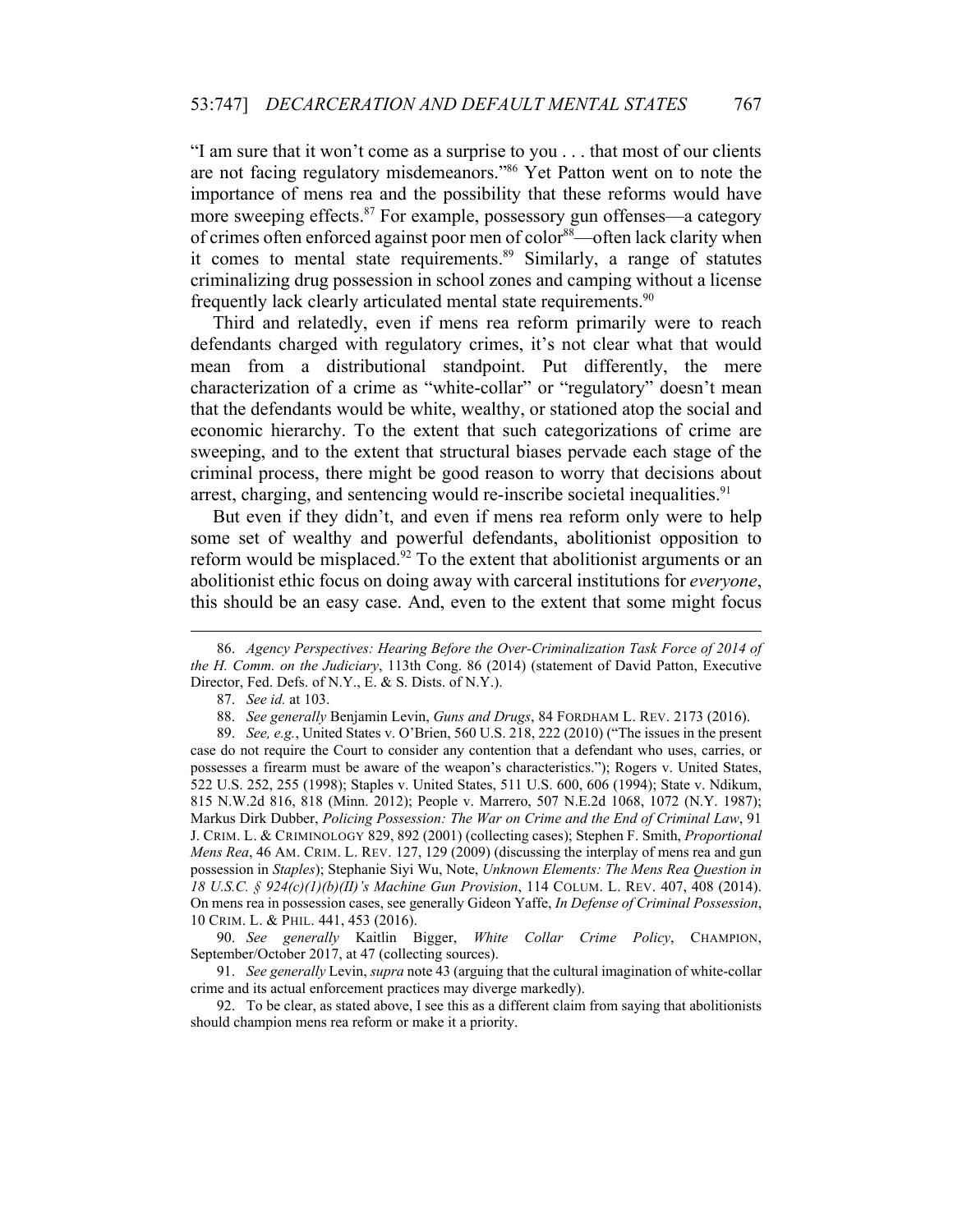primarily on the extent to which carceral institutions and institutions of social control harm marginalized communities, there's no good way to cabin a carceral turn. Put differently, why should we think that the progressive arguments against mens rea reform and in favor of pro-prosecutorial practices in the white-collar realm wouldn't extend or migrate to other areas and harm other defendants?93 At the very least, these arguments would prop up the style of politics and governance that define mass incarceration.<sup>94</sup>

Finally, one reason that I suggest the frame or arguments advanced in this Part is that I share a possible concern about the ways in which mens rea reform (if framed or explained in conventional terms) might also serve a legitimating function. Abolitionists and other radical critics of the carceral state often distinguish between "reformist reforms" and reforms that are "non-reformist" or "transformative."<sup>95</sup> Reforms that fall in the former category might appear to advance important interests but actually serve to grow the criminal apparatus and strengthen flawed institutions. In contrast, reforms that fall in the latter category might be incremental at times but serve to undermine objectionable interests and institutions.

Mainstream arguments in favor of mens rea reform make the proposals sound like reformist reforms—the goal is to make sure that the system's sorting function works better. In that respect, such arguments resonate with a universe of calls for reform that focus on "non-violent offenders" and implicitly (and occasionally explicitly) strengthen the case for harsh treatment of "violent offenders."96 Punishing knowing lawbreakers in this frame is justified; punishing unknowing lawbreakers would be unjust.

But shifting the frame, I argue, allows us to appreciate mens rea reform's *non-reformist* or *transformative* potential (at least in a limited capacity). Understanding default mental states as a sort of anti-criminalization rule

<sup>93.</sup> *Cf.* Guyora Binder, *Punishment Theory: Moral or Political?*, 5 BUFF. CRIM. L. REV. 321, 321–22 (2002) ("Because punishment is part of a system of institutional authority, it is not amenable to a simple moral analysis. The legitimacy of punishment is bound up with the legitimacy of the norm it enforces and of the institutions promulgating the norm, imposing the punishment, and inflicting it.").

<sup>94.</sup> *See, e.g.*, Aya Gruber, *When Theory Met Practice: Distributional Analysis in Critical Criminal Law Theorizing*, 83 FORDHAM L. REV. 3211, 3213 (2015) ("Liberal faith in the criminal apparatus as a solution to the problems of racial and gender subordination may serve to legitimize our status quo criminal system, strengthen the discourse of individualism that prevents greater institutional change, and distribute scholarly capital away from emphasizing the structural nature of racial and gender oppression.").

<sup>95.</sup> *See, e.g.*, ANDRÉ GORZ, STRATEGY FOR LABOR 7 (Martin A. Nicolaus & Victoria Ortiz trans., 1967); Ruth Wilson Gilmore, *Foreword* to DAN BERGER, THE STRUGGLE WITHIN, at vii, vii–viii (2014).

<sup>96.</sup> *See, e.g.*, FORMAN, *supra* note 14, at 221–22; MARIE GOTTSCHALK, CAUGHT 165–69 (2014); *cf.* Alice Ristroph, *Farewell to the Felonry*, 53 HARV. C.R.-C.L. L. REV. 563, 566–67 (2018) (critiquing the naturalization of criminal categorizations).